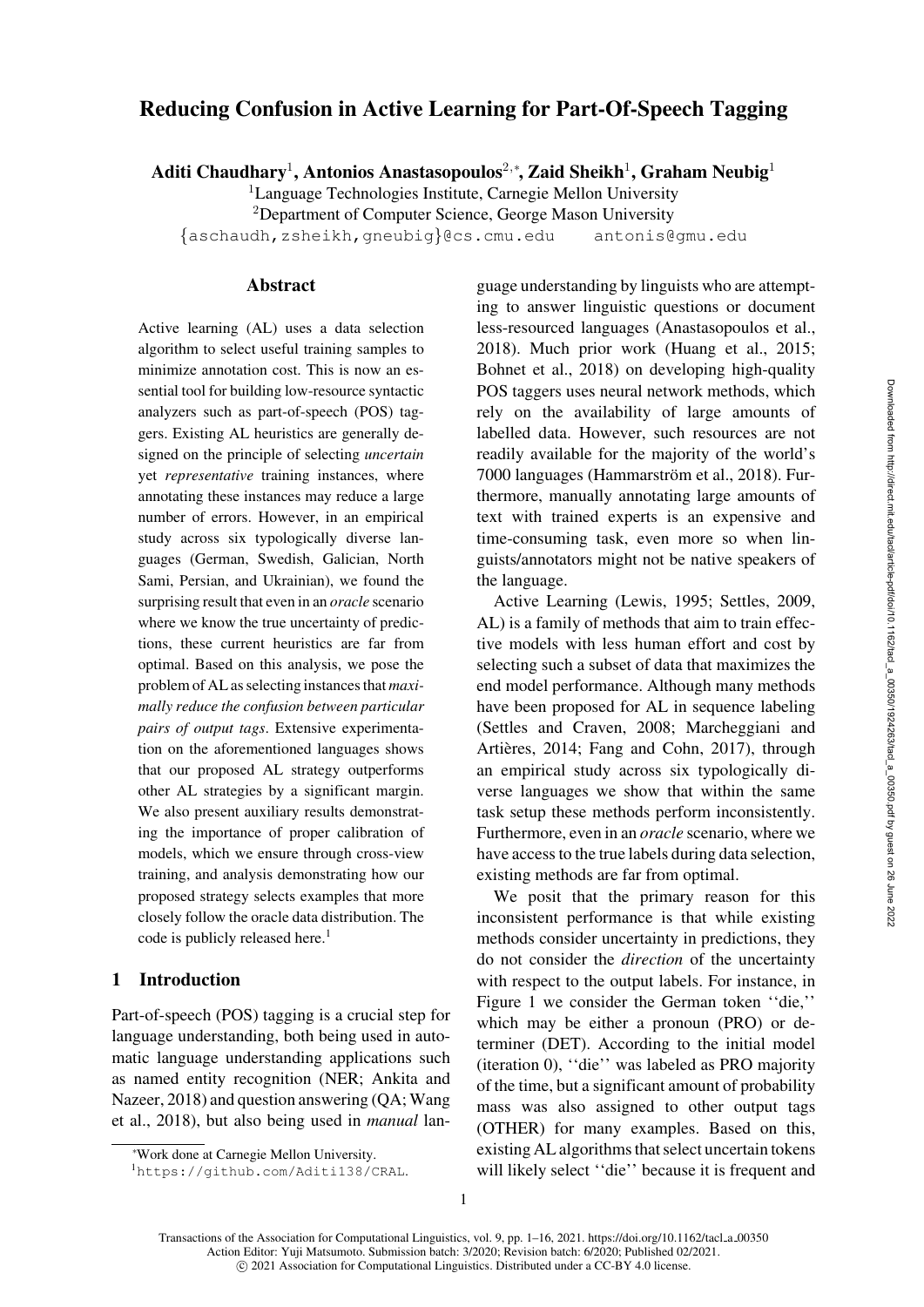Downloaded from http://direct.mit.edu/tacl/article-pdf/doi/10.1162/tacl\_a\_00350/1924263/tacl\_a\_00350.pdf by guest on 26 June 2022

Downloaded from http://direct.mit.edu/tacl/article-pdf/doi/10.1162/tacl\_a\_00350/1924263/tacl\_a\_00350.pdf by guest on 26 June 2022



<span id="page-1-0"></span>Figure 1: Illustration of selecting representative token-tag combinations to reduce confusion between the output tags on the German token ''die'' in an idealized scenario where we know true model confusion.

its predictions are not certain, but they may select an instance of ''die'' with *either* a gold label of PRO or DET. Intuitively, because we would like to correct errors where tokens with true labels of DET are mislabeled by the model as PRO, asking the human annotator to tag an instance with a true label of PRO, even if it is uncertain, is not likely to be of much benefit.

Inspired by this observation, we pose the problem of AL for POS tagging as selecting tokens that maximally *reduce the confusion* between the output tags. For instance, in the example, we would attempt to pick a token-tag pair ''die/DET'' to reduce potential errors of the model overpredicting PRO despite its belief that DET is also a plausible option. We demonstrate the features of this model in an oracle setting where we know true model confusions (as in [Figure 1\)](#page-1-0), and also describe how we can approximate this strategy when we do not know the true confusions.

We evaluate our proposed AL method by running simulation experiments on six typologically diverse languages, namely, German, Swedish, Galician, North Sami, Persian, and Ukrainian, improving upon models seeded with crosslingual transfer [from related languages \(](#page-13-3)Cotterell and Heigold, [2017\)](#page-13-3). In addition, we conduct human annotation experiments on Griko, an endangered language that truly lacks significant resources. Our contributions are as follows:

1. We empirically demonstrate the shortcomings of existing AL methods under both conventional and ''oracle'' settings. Based on the subsequent analysis, we propose a new AL method that achieves +2.92 average per-token accuracy improvement over existing methods under conventional settings, and a +2.08 average per-token accuracy improvement under the *oracle* setting.

- 2. We conduct extensive analysis measuring how the selected data using our proposed AL method closely matches the oracle data distribution.
- 3. We further demonstrate the importance of model calibration, the accuracy of the model's probability estimates themselves, and demonstrate that cross-view training [\(Clark et al.](#page-12-2), [2018\)](#page-12-2) is an effective way to improve calibration.
- 4. We perform human annotation using the proposed method on an endangered language, Griko, and find our proposed method to perform better than the existing methods. In this process, we collect 300 new token-level annotations which will help further Griko NLP.

# <span id="page-1-1"></span>2 Background: Active Learning

Generally, AL methods are designed to select data based on two criteria: ''informativeness'' and ''representativeness'' [\(Huang et al., 2010](#page-13-4)). Informativeness represents the ability of the selected data to reduce the model uncertainty on its predictions, and representativeness measures how well the selected data represent the entire unlabeled data. AL is an iterative process and is typically implemented in a batched fashion for neural models [\(Sener and Savarese](#page-14-4), [2018](#page-14-4)). In a given iteration, a batch of data is selected using some heuristic on which the end model is trained until convergence. This trained model is then used to select the next batch for annotation, and so forth.

In this work we focus on *token-level* AL methods, which require annotation of individual tokens in context, rather than full sequence annotation, which is more time consuming. Given an unlabeled pool of sequences  $D = {\mathbf{x}_1, \mathbf{x}_2, \mathbf{x}_3}$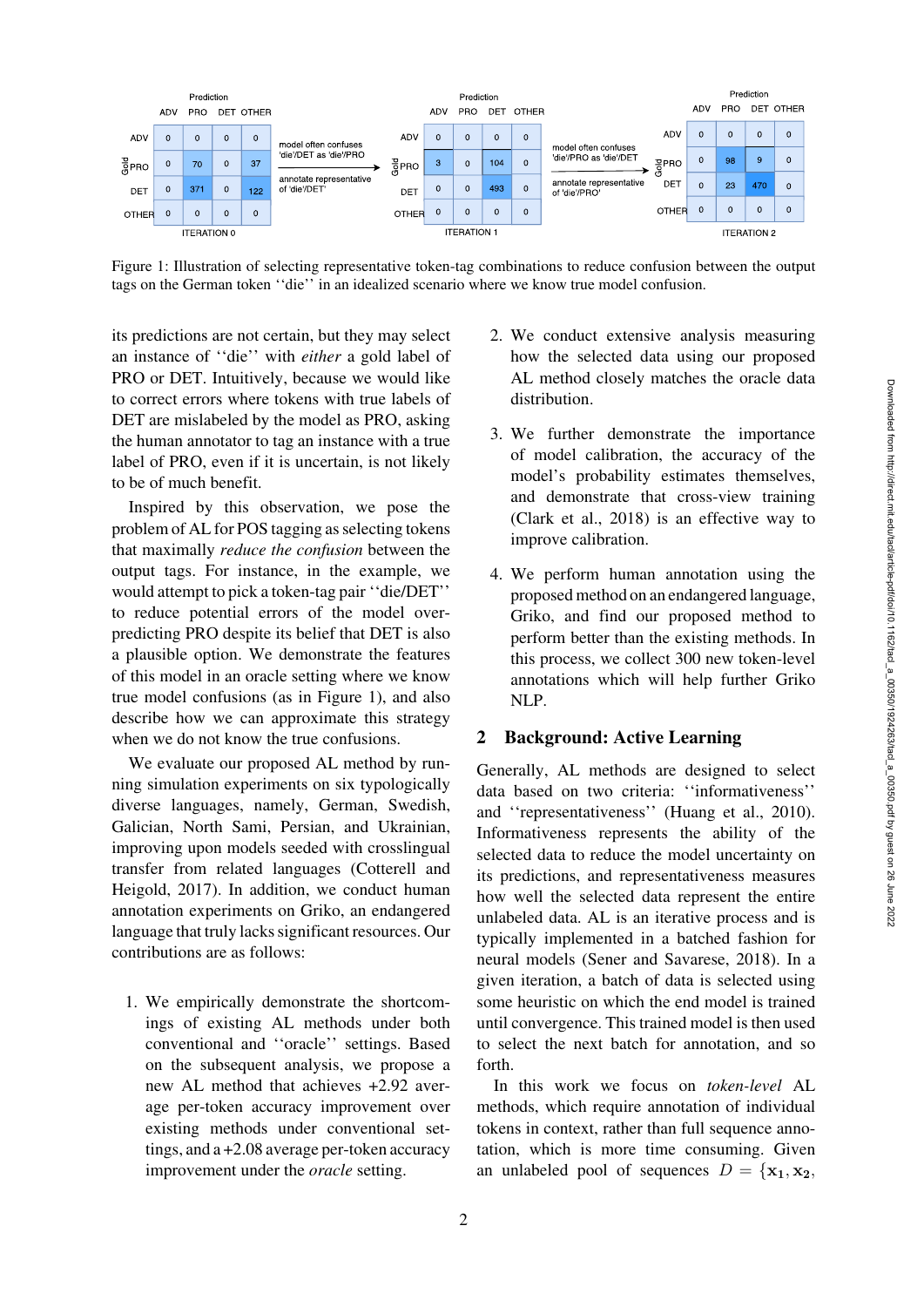$\cdots$ ,  $\mathbf{x_n}$  and a model  $\theta$ ,  $P_{\theta}(y_{i,t} = j | \mathbf{x_i})$  denotes the output probability of the output tag  $j \in \mathcal{J}$ produced by the model  $\theta$  for the token  $x_{i,t}$  in the input sequence  $\mathbf{x}_i$ .  $\mathcal{J}$  denotes the set of POS tags. Mos[t popular methods](#page-13-2) [\(Settles](#page-14-1)[,](#page-13-2) [2009;](#page-14-1) Fang and Cohn, [2017](#page-13-2)) define the ''informativeness'' using either *uncertainty sampling* or *query-bycommittee*. We provide a brief review of these existing methods.

• Uncertainty Sampling (UNS; [Fang and Cohn,](#page-13-2) [2017\)](#page-13-2) selects the most uncertain word types in the unlabeled corpus  $D$  for annotation. First, it calculates the token entropy  $H(x_{i,t};$  $\theta$ ) for each unlabeled sequence  $\mathbf{x_i} \in D$  under model  $\theta$ , defined as

$$
p_{i,t,j} := P_{\theta}(y_{i,t} = j \mid \mathbf{x_i})
$$

$$
H(x_{i,t}; \theta) = -\sum_{j \in \mathcal{J}} p_{i,t,j} \log p_{i,t,j}
$$

Next, this entropy is aggregated over all token occurrences across  $D$  to get an uncertainty score  $S_{\text{UNS}}(z)$  for each word type z:

$$
S_{\text{uns}}(z) = \sum_{\mathbf{x_i} \in D} \sum_{x_{i,t} = z} H(x_{i,t}; \theta)
$$

• Query-by-Commitee (QBC; Settles and Craven, [2008\)](#page-14-2) selects the tokens having the highest disagreement between a committee of models  $C = {\theta_1, \theta_2, \theta_3, \cdots}$ , which is aggregated over all token occurrences. The token level disagreement scores are defined as

$$
S_{\text{DIS}}(x_{i,t}) = |C| - \max \sum_{y \in [\hat{y}_{i,t}^{\theta_1}, \hat{y}_{i,t}^{\theta_2}, \cdots, \hat{y}_{i,t}^{\theta_c}]} V(y),
$$

where  $V(y)$  is number of "votes" received for the token label y.  $\hat{y}_{i,t}^{\theta_c}$  is the prediction with the highest score according to model  $\theta_c$ for the token  $x_{i,t}$ . These disagreement scores are then aggregated over word types:

$$
S_{\rm QBC}(z) = \sum_{\mathbf{x_i} \in D} \sum_{x_{i, t} = z} S_{\rm DIS}(x_{i, t})
$$

Finally, regardless of whether we use an UNSbased or QBC-based score, the top b word types with the highest aggregated score are then selected as the to-label set

$$
X_{\text{LABEL}} = \mathbf{b} \cdot \arg \max_{z} S(z),
$$

where b- $\arg \max$  selects top b word types having the highest  $S(z)$ . [Fang and Cohn](#page-13-2) [\(2017\)](#page-13-2) and [Chaudhary et al.](#page-12-3) [\(2019\)](#page-12-3) further attempt to include the ''representativeness'' criterion by combining uncertainty sampling with a bias towards high-frequency tokens/spans.

Failings of Current AL Methods Although these methods are widely used, in a preliminary empirical study we found that these existing methods are less than optimal, and fail to bring consistent gains across multiple settings. Ideally, having a single strategy that performs the best across a diverse language set is useful for other researchers who plan to use AL for new languages. Instead of researchers experimenting with different strategies with human annotation, which is costly, having a single strategy known a priori will reduce both time and human annotation effort. Specifically, we demonstrate this problem of inconsistency through a set of *oracle* experiments, where the data selection algorithm has access to the true labels. We hope that these experiments serve as an upper-bound for their non-oracle counterparts, so if existing methods do not achieve gains even in this case, they will certainly be even less promising when true labels are not available at data selection time, as is the case in standard AL.

Concretely, as an oracle *uncertainty sampling* method UNS-ORACLE, we select types with the highest negative log likelihood of their true label. As an ''oracle'' QBC method QBC-ORACLE, we select types having the largest number of incorrect predictions. We conduct 20 AL iterations for each of these methods across six typologically diverse languages.<sup>2</sup>

First, we observe that between the oracle methods [\(Figure 2\)](#page-3-0) no method consistently performs the best across all six languages. Second, we find that just considering uncertainty leads to unbalanced selection of the resulting tags. To drive this point across, [Table 1](#page-3-1) shows the output tags selected for the German token ''zu'' across multiple iterations. UNS-ORACLE selects the most frequent output tag, failing to select tokens from other output tags. Whereas QBC-ORACLE selects tokens having multiple tags, the distribution is not in proportion with the true tag distribution. Our hypothesis is that this inconsistent performance occurs because none of the methods consider the

<span id="page-2-0"></span><sup>&</sup>lt;sup>2</sup>More details on the experimental setup in Section  $\S$ [5.](#page-5-0)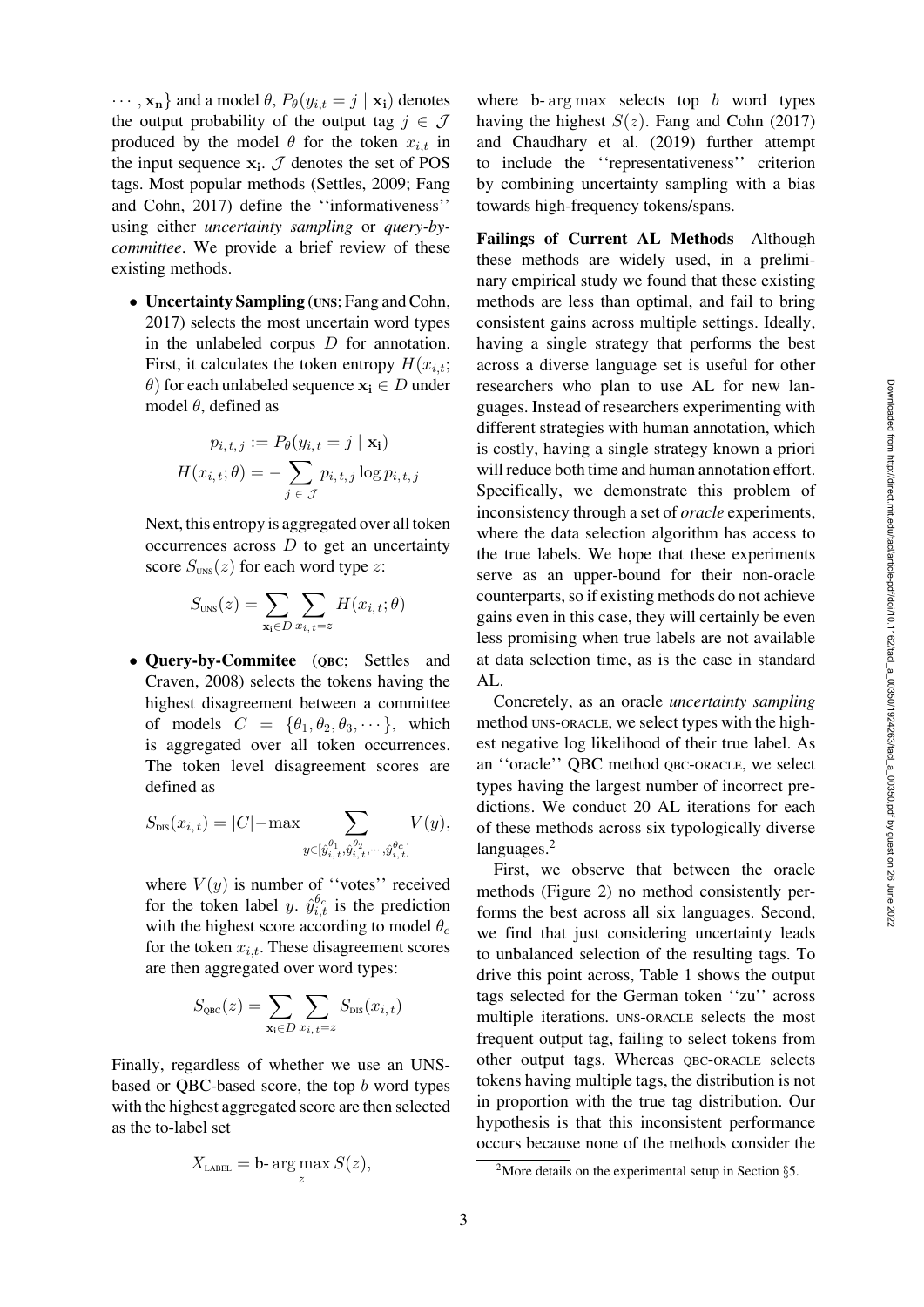

<span id="page-3-0"></span>Figure 2: Illustrating the inconsistent performance of UNS-ORACLE and QBC-ORACLE methods. The *y*-axis is difference in the POS accuracy for these two methods, averaged across 20 iterations having a batch size 50.

|                    | QBC-ORACLE                         | <b>UNS-ORACLE</b> |
|--------------------|------------------------------------|-------------------|
| ITERATION-1 PART=1 |                                    | $ADP=1$           |
|                    | <b>ITERATION-2 PART=1.ADP=1</b>    | $ADP=2$           |
|                    | ITERATION-3 $ADV=1, PART=1, ADP=1$ | $ADP=2$           |
|                    | ITERATION-4 ADV=1, PART=1, ADP=2   | $ADP=3$           |

<span id="page-3-1"></span>Table 1: Each cell is the tag selected for German token ''zu'' at each iteration. Gold output tag distribution for ''zu'' is ADP=194, PART=103,  $ADV=5$ ,  $PROPN=5$ ,  $ADJ=1$ .

confusion between output tags while selecting data. This is especially important for POS tagging because we find that the existing methods tend to select highly syncretic word types. *Syncretism* is a linguistic phenomenon where distinctions required by syntax are not realized by morphology, meaning a word type can have multiple POS tags based on context. $3$  This is expected because syncretic word types, owing to their inherent ambiguity, cause high uncertainty, which is the underlying criterion for most AL methods.

### <span id="page-3-3"></span>3 Confusion-Reducing Active Learning

To address the limitations of the existing methods, we propose a *confusion-reducing active learning* (CRAL) strategy, which aims at reducing the confusion between the output tags. In order to combine both ''informativeness'' and ''representativeness'', we follow a two-step algorithm:

1. Find the most confusing word types. The goal of this step is to find  $b$  word types that would *maximally reduce* the model confusion within the output tags. For each token  $x_{i,t}$ in the unlabeled sequence  $x_i \in D$ , we first define the confusion as the sum of probability  $P_{\theta}(y_{i,t} = j \mid \mathbf{x_i})$  of all output tags  $\mathcal J$  other than the highest probability output tag  $\hat{y}_{i,t}$ :

$$
S_{\text{CONF}}(x_{i,t}) = 1 - P_{\theta}(y_{i,t} = \hat{y}_{i,t} \mid \mathbf{x_i}),
$$

then sum this over all instances of type  $z$ :

$$
S_{\text{cral.}}(z) = \sum_{\mathbf{x_i} \in D} \sum_{x_i, t = z} S_{\text{corr}}(x_{i, t}).
$$

Again selecting the top b types having the highest score (given by b- arg max) gives us the most confusing word types  $(X_{\text{INT}})$ . For each token, we also store the output tag that had the second highest probability which we refer to as the ''most confusing output tag'' for a particular  $x_{i,t}$ :

$$
O(x_{i,t}, j) = \begin{cases} 1 \text{ if } j = \arg \max_{j \in \mathcal{J} \setminus \{\hat{y}_{i,t}\}} p_{i,t,j} \\ 0 \text{ otherwise.} \end{cases}
$$

For each word type  $z$ , we aggregate the frequency of the most confusing output tag across all token occurrences:

$$
O_{\text{cral}}(z, j) = \sum_{\mathbf{x_i} \in D} \sum_{x_{i,t} = z} O(x_{i,t}, j),
$$

and compute the output tag with the highest frequency as the most confusing output tag for type z:

$$
L(z) = \underset{j \in \mathcal{J}}{\arg \max} O_{\text{cral}}(z, j).
$$

For each of the top  $b$  most confusing word types, we retrieve its most confusing output tag, resulting in type-tag pairs given by  $L_{\text{INT}} = \{\langle z_1, j_1 \rangle, \cdots \langle z_b, j_b \rangle\}.$  This process is illustrated in steps 7–14 in [Algorithm 1.](#page-4-0)

2. Find the most representative token instances. Now that we have the most confusing type-tag pairs  $L<sub>INIT</sub>$ , our final step is selecting the most representative token instances for annotation. For each typetag tuple  $\langle z_k, j_k \rangle \in L_{\text{INT}}$ , we first retrieve contextualized representations for all token occurrences  $(x_{i,t} = z_k)$  of the word-type  $z_k$ from the encoder of the POS model. We express this in shorthand as  $\mathbf{c}_{i,t} := \text{enc}(x_{i,t}).$ Because the true labels are unknown, there is no certain way of knowing which tokens have the ''most confusing output tag'' as the true label. Therefore, each token representation

<span id="page-3-2"></span><sup>3</sup>Details can be found in Section §[5.2,](#page-7-0) [Table 3.](#page-7-1)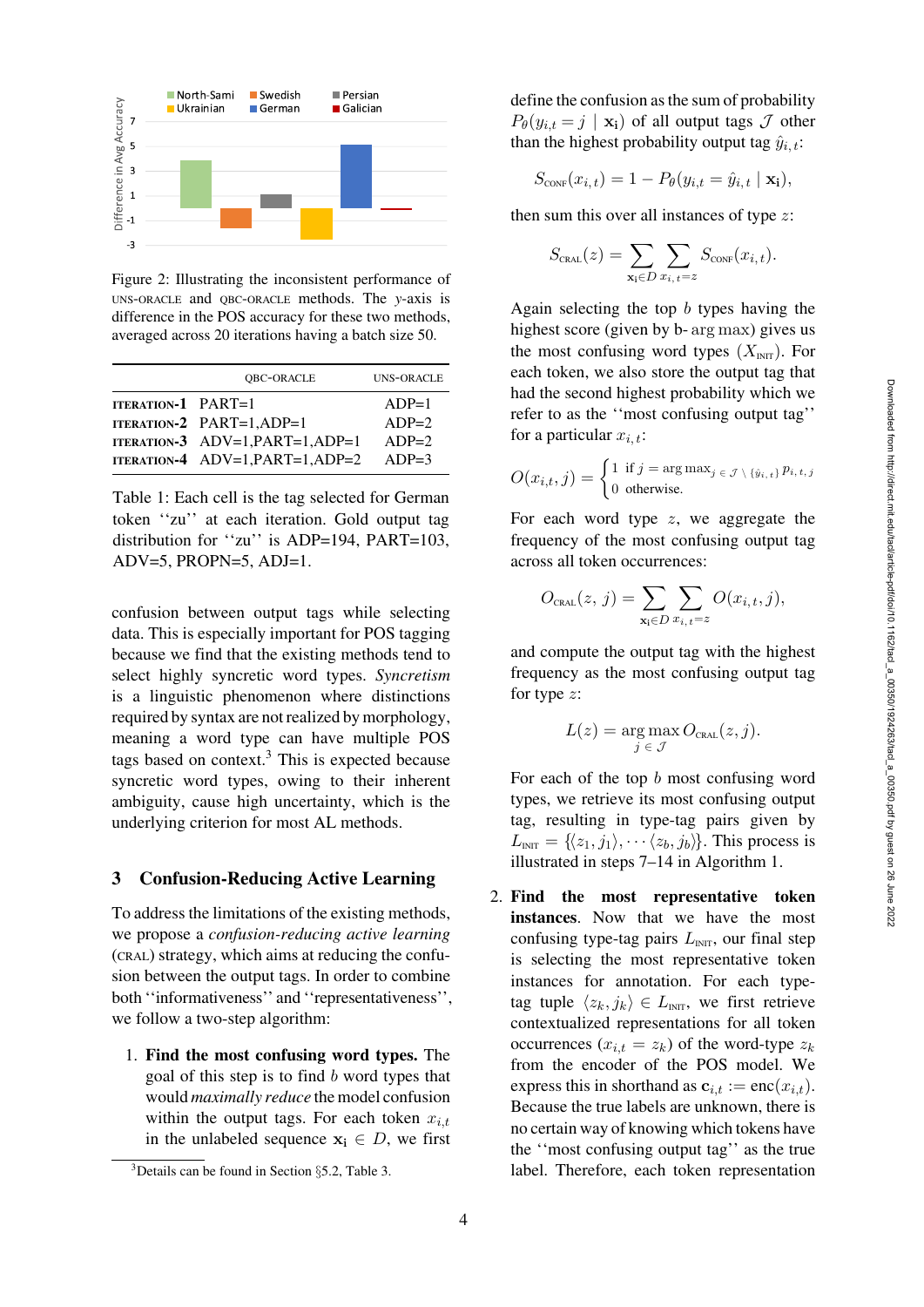### Algorithm 1 CONFUSION-REDUCING AL

1:  $D \leftarrow$  *unlabeled set of sequences* 2:  $Z \leftarrow \textit{vocabulary}$ 3: J ← *output tag-set* 4: b ← *active learning batch size* 5:  $P_{\theta}(y_{i,t} = j | \mathbf{x_i}) \leftarrow$  *marginal probability* 6:  $p_{i, t, j} := P_{\theta}(y_{i, t} = j | \mathbf{x_i})$ 7: for  $x_i \in D$  do 8: **for**  $(x_{i,t}) \in \mathbf{x_i}$  do 9:  $z \leftarrow x_{i,t}$ 10:  $S_{\text{CRAL}}(z) \leftarrow S_{\text{CRAL}}(z) + (1 - p_{i,t,\hat{y}_{i,t}})$ 11:  $\hat{j} \leftarrow \arg \max_{j \in \mathcal{J}} \setminus \{\hat{y}_{i,t}\} p_{i,t,j}$ 12:  $O_{\text{CRAL}}(z, \hat{j}) \leftarrow O_{\text{CRAL}}(z, \hat{j}) + 1$ 13:  $X_{\text{INT}} \leftarrow b$ - arg max<sub>z∈Z</sub>  $S_{\text{CRAL}}(z)$ 14: for  $z_k \in X_{\text{INT}}$  do 15:  $j_k \leftarrow \arg \max_j \sum_{j \in \mathcal{J}} O_{\text{CRAL}}(z_k, j)$ 16: **for**  $x_{i,t} \in D$  s.t.  $x_{i,t} = z_k$  **do** 17: **c**<sub>x<sub>i, t</sub>  $\leftarrow$  enc $(x_i, t)$ </sub> 18:  $W_{x_{i,t}} = p_{i,t,j_k} * \mathbf{c}_{x_{i,t}}$ 19:  $X_{\text{LABEL}}(z_k) = \text{CENTROID}\{W_{x_{i,t}=z_k}\}\$ 

<span id="page-4-0"></span> $c_{i,t}$  is weighted with the model confidence of the most confusing tag  $j_k$  given by

$$
W_{x_{i,t}} = P_{\theta}(y_{i,t} = j_k | \mathbf{x_i}) * \mathbf{c}_{i,t}
$$

Finally, the token instance that is closest to the centroid of this weighted token set becomes the most representative instance for annotation. Going forward, we also refer to the most representative token instance as the centroid for simplicity. $4$  This process is repeated for each of the word-types  $z_k$ , resulting in the to-label set  $X<sub>LABEL</sub>$ . This is illustrated in steps 14–19 in [Algorithm 1.](#page-4-0)

During the annotation process, the selected representative tokens of each selected confusing word typ[e are presented in context similar to](#page-13-2) Fang and Cohn [\(2017\)](#page-13-2) and [Chaudhary et al.](#page-12-3) [\(2019\)](#page-12-3).

#### 4 Model and Training Regimen

Now that we have a method to select data for annotation, we present our POS tagger in Section §[4.1,](#page-4-2) followed by the training algorithm in Section §[4.2.](#page-5-1)

#### <span id="page-4-2"></span>4.1 Model Architecture

Our POS tagging model is a hierarchical neural condi[tional random field \(CRF\) tagger \(](#page-14-5)Ma and Hovy, [2016;](#page-14-5) [Lample et al.](#page-13-5), [2016;](#page-13-5) [Yang et al.,](#page-15-1) [2017](#page-15-1)). Each token  $(x, t)$  from the input sequence **x** is first passed through a character-level Bi-LSTM, followed by a self-attention layer [\(Vaswani et al.,](#page-15-2) [2017](#page-15-2)), followed by another Bi-LSTM to capture information about subword structure of the words. Finally, these character-level representations are fed into a token-level Bi-LSTM in order to create contextual representations  $c_t = \overrightarrow{h_t} : \overrightarrow{h_t}$ where  $\overrightarrow{h_t}$  and  $\overleftarrow{h_t}$  are the representations from the forward and backward LSTMs, and '':'' denotes the concatenation operation. The encoded representations are then used by the CRF decoder to produce the output sequence.

Because we acquire token-level annotations, we cannot directly use the traditional CRF, which expects a fully labeled sequence. Instead, we use a constrained CRF [\(Bellare and McCallum, 2007](#page-12-4)), which computes the loss only for annotated tokens by marginalizing the un-annotated tokens, as has been use[d](#page-13-2) [by](#page-13-2) [prior](#page-13-2) [token-level](#page-13-2) [AL](#page-13-2) [models](#page-13-2) [\(](#page-13-2)Fang and Cohn, [2017;](#page-13-2) [Chaudhary et al.](#page-12-3), [2019\)](#page-12-3) as well. Given an input sequence **x** and a label sequence **y**, traditional CRF computes the likelihood as follows:

$$
p_{\theta}(\mathbf{y}|\mathbf{x}) = \frac{\prod_{t=1}^{N} \psi_t(y_{t-1}, y_t, \mathbf{x}, t)}{Z(\mathbf{x})},
$$

$$
Z(\mathbf{x}) = \sum_{\mathbf{y} \in \mathbf{Y}(N)} \prod_{t=1}^{N} \psi_t(y_{t-1}, y_t, \mathbf{x}, t),
$$

where N is the length of the sequence,  $\mathbf{Y}(N)$ denotes the set of all possible label sequences with length N.  $\psi_t(y_{t-1}, y_t, \mathbf{x}) = \exp(\mathbf{W}_{y_{t-1}, y_t}^T \mathbf{x}_t +$  $\mathbf{b}_{y_{t-1},y_t}$ ) is the energy function where  $\mathbf{W}_{y_{t-1},y_t}^T$ and  $\mathbf{b}_{y_{t-1},y_t}$  are the weight vector and bias corresponding to label pair  $(y_{t-1}, y_t)$  respectively. In constrained CRF training,  $Y_L$  denotes the set of all possible sequences that are congruent with the observed annotations, and the likelihood is computed as:  $p_{\theta}(\mathbf{Y}_{\mathbf{L}}|\mathbf{x}) = \sum_{\mathbf{y} \in \mathbf{Y}_{\mathbf{L}}} p_{\theta}(\mathbf{y}|\mathbf{x}).$ 

<span id="page-4-1"></span>[<sup>4</sup>Sener and Savarese](#page-14-4) [\(2018\)](#page-14-4) describe why choosing the centroid is a good approximation of representativeness. They pose AL as a core-set selection problem where a core set is the subset of data on which the model if trained closely matches the performance of the model trained on the entire dataset. They show that finding the core set is equivalent to choosing  $b$  center points such that the largest distance between a data point and its nearest center is minimized. We take inspiration from this result in using the centroid to be the most representative instance.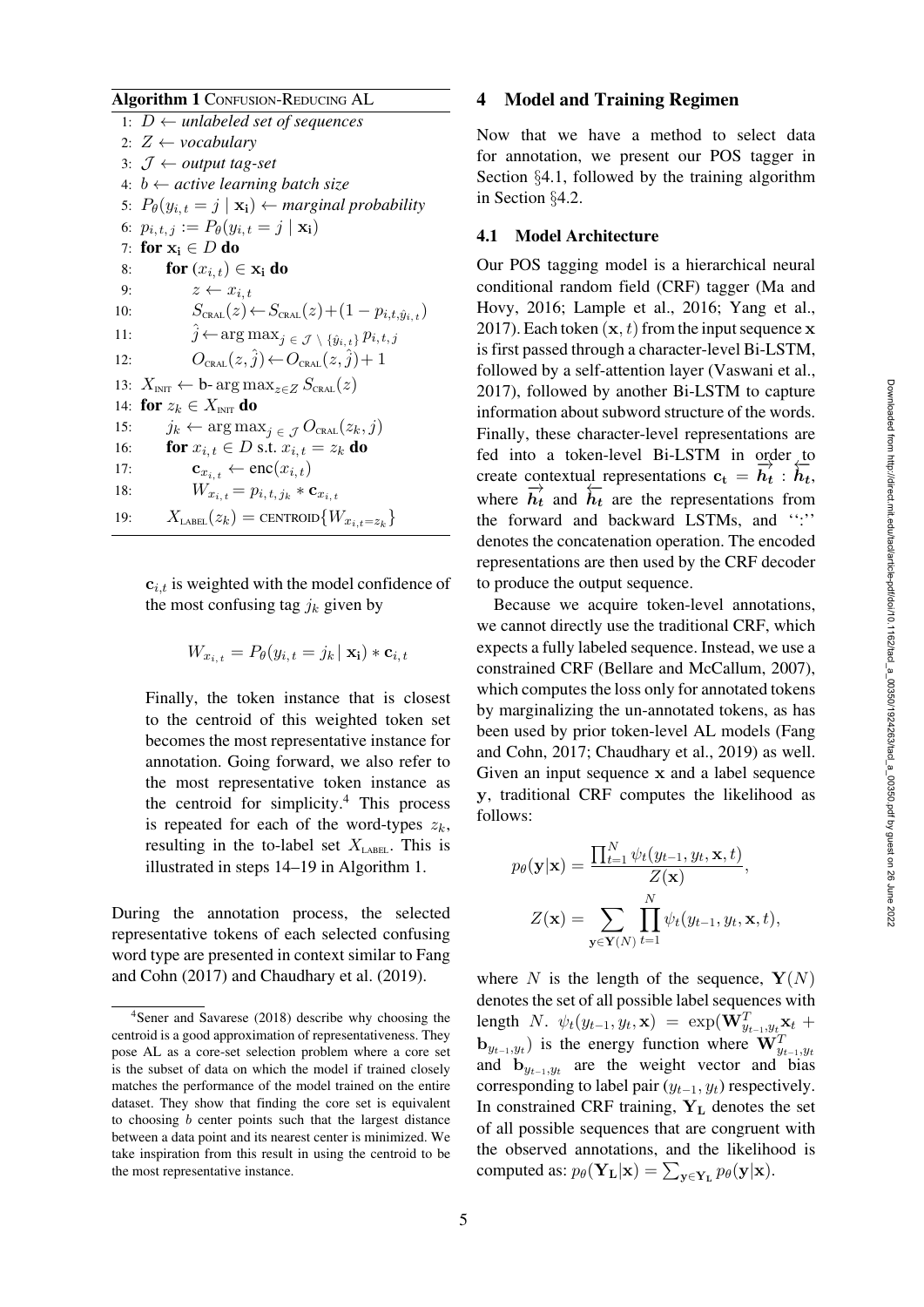#### <span id="page-5-1"></span>4.2 Cross-view Training Regimen

In order to further improve this model, we apply cross-view training (CVT), a semi-supervised learning method [\(Clark et al.](#page-12-2), [2018](#page-12-2)). On unlabeled examples, CVT trains auxiliary prediction modules, which look at restricted ''views'' of an input sequence, to match the prediction from the full view. By forcing the auxiliary modules to match the full-view module, CVT improves the model's representation learning. Not only does it help in improving the downstream performance under low-resource conditions, but also improves the model calibration overall (§[5.4\)](#page-9-0). Having a well-calibrated model is quite useful for AL, as a well-calibrated model tends to assign lower probabilities to ''true'' incorrect predictions, which allows the AL measure to select these incorrect tokens for annotation.

CVT is composed of four auxiliary prediction modules, namely: the forward module  $\theta_{fwd}$  that makes predictions without looking at the right of the current token, the backward module  $\theta_{bwd}$  that makes predictions without looking at the left of the current token, the future module  $\theta_{fut}$  that does not look at either the right context or the current token, and the past module  $\theta_{pst}$  that does not look at either the left context or the current token. The token representations  $c_t$  for each module can be seen as follows:

$$
\begin{aligned} \mathbf{c}_\mathrm{t}^\mathrm{fwd} &= \overrightarrow{\boldsymbol{h}_t}, \qquad \mathbf{c}_\mathrm{t}^\mathrm{bwd} = \overleftarrow{\boldsymbol{h}_t}, \qquad \mathbf{c}_\mathrm{t}^\mathrm{full} = \overrightarrow{\boldsymbol{h}_t} : \overleftarrow{\boldsymbol{h}_t}. \\ \mathbf{c}_\mathrm{t}^\mathrm{fut} &= \overrightarrow{\boldsymbol{h}_{t-1}}, \qquad \mathbf{c}_\mathrm{t}^\mathrm{pst} = \overleftarrow{\boldsymbol{h}_{t+1}}. \end{aligned}
$$

For an unlabeled sequence **x**, the full-view model  $\theta_{full}$  first produces soft targets  $p_{\theta}(\mathbf{y}|\mathbf{x})$  after inference. CVT matches the soft predictions from V auxiliary modules by minimizing their KLdivergence. Although CRF produces a probability distribution over all possible output sequences, for computational feasibility we compute the tokenlevel KL-divergence using  $p_{\theta}(y_t|\mathbf{x})$ , which is the marginal probability distribution of token  $(\mathbf{x}, t)$ over all output tags  $T$ . This is calculated easily from the forward-backward algorithm:

$$
L_{\text{cvr}} = \frac{1}{|D|} \sum_{\mathbf{x}_i \in D} \sum_{x_i, t \in \mathbf{x}_i} \sum_{v=1}^V KL(p_\theta^{full} || p_\theta^v)
$$
  

$$
p_\theta^{full} := P_\theta^{full}(y_{i,t} = j | \mathbf{x}_i) \text{ and } p_\theta^v := P_\theta^v(y_{i,t} = j | \mathbf{x}_i)
$$

where  $|D|$  is the total unlabeled examples in D.

### 4.3 Cross-Lingual Transfer Learning

Using the architecture described above, for any given target language we first train a POS model on a group of related high-resource languages. We then *fine-tune* this pre-trained model on the newly acquired annotations on the target language, as obtained from an AL method. The objective of cross-lingual transfer learning is to warm-start the POS model on the target language. Several methods have been proposed in the past including annotation projection [\(Zitouni and Florian, 2008](#page-15-3)), and model transfer using pre-trained models such as m-BERT [\(Devlin et al.](#page-13-6), [2019\)](#page-13-6). In this work our primary focus is on designing an active learning method, so we simply pre-train a POS model on a group of related high-resource languages (Cotterell and Heigold, [2017\)](#page-13-3), which is a computationally cheap solution, a crucial requirement for running multiple AL iterations. Furthermore, recent work [\(Siddhant et al.](#page-15-4), [2020](#page-15-4)) has shown the advantage of pre-training using a selected set of related languages over a model pre-trained over all available languages.

Following this, for a given target language we first select a set of typologically related languages. An initial set of transfer languages is obtained using the automated tool provided by [Lin et al.](#page-14-6) [\(2019\)](#page-14-6), which leverages features such as phylogenetic similarity, typology, lexical overlap, and size of available data, in order to predict a list of optimal transfer languages. This list can be then refined using the experimenter's intuition. Finally, a POS model is trained on the concatenated corpora of the related languages. Similar to [Johnson et al.](#page-13-7) [\(2017\)](#page-13-7), a language identification token is added at the beginning and end of each sequence.

#### <span id="page-5-0"></span>5 Simulation Experiments

In this section, we describe the simulation experiments used for evaluating our method. Under this setting, we use the provided training data as our unlabeled pool and simulate annotations by using the gold labels for each AL method.

Datasets: For the simulation experiments, we test on six typologically diverse languages: German, Swedish, North Sami, Persian, Ukrainian, and Galician. We use data from the Universal Dependencies (UD) v2.3 [\(Nivre et al., 2016](#page-14-7); Nivre et al., [2018;](#page-15-5) [Kirov et al.](#page-13-8), [2018\)](#page-13-8) treebanks with the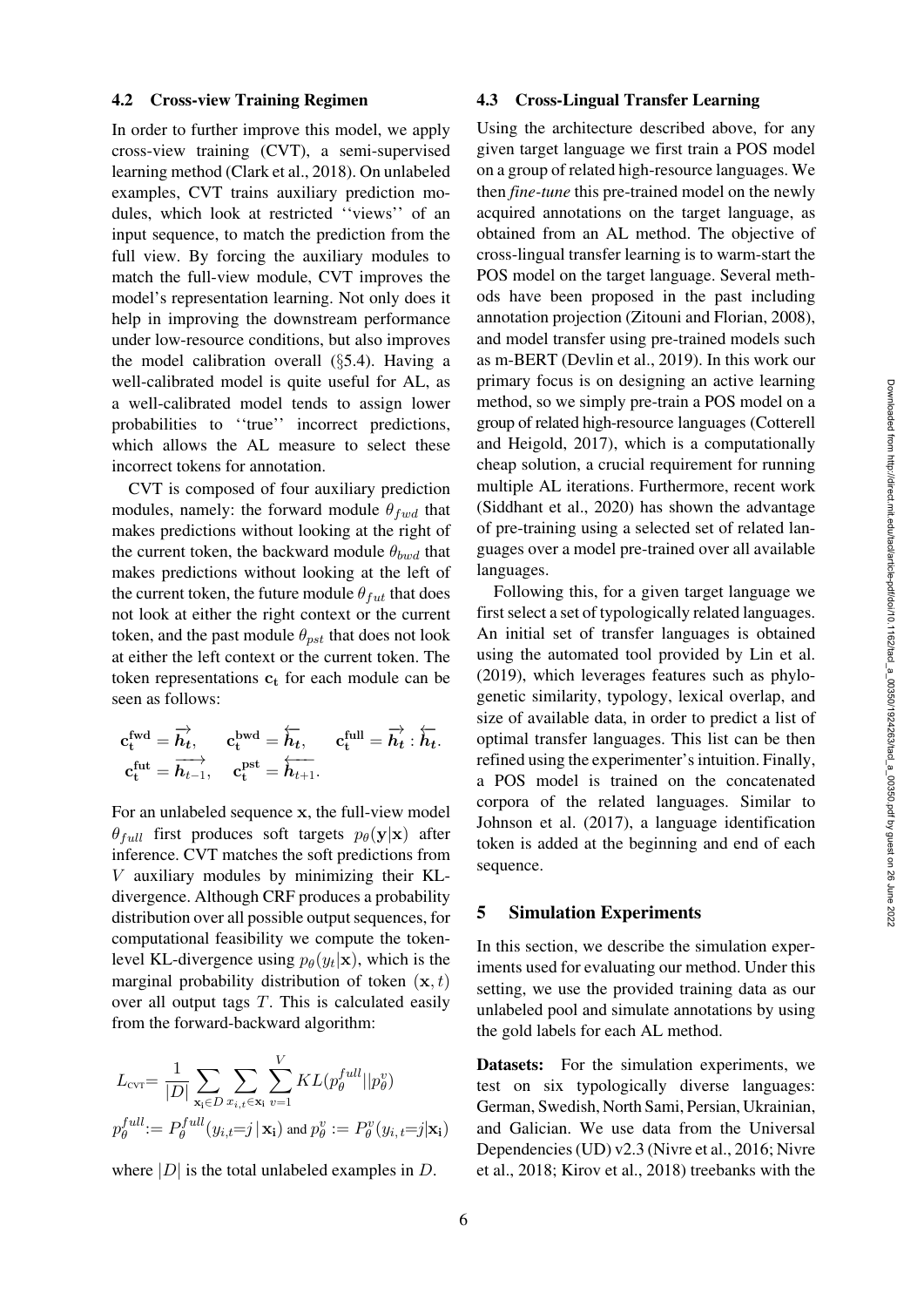| <b>TARGET LANGUAGE</b>                   | <b>TRANSFER LANGUAGES (TREEBANK)</b>             |
|------------------------------------------|--------------------------------------------------|
| German (de-gsd)                          | English $(en$ -ewt $)$ + Dutch $(n!$ -alpino $)$ |
| Swedish (sv-lines)                       | Norwegian (no-nynorsk) + Danish (da-ddt)         |
| North Sami (sme-giella) Finnish (fi-ftb) |                                                  |
| Persian (fa-seraji)                      | Urdu (ur-udtb) + Russian (ru-gsd)                |
| Galician (gl-treegal)                    | Spanish $(es-gsd) + Portuquese (pt-gsd)$         |
| Ukrainian (uk-iu)                        | Russian (ru-gsd)                                 |
| Griko                                    | Greek (el-gdt) + Italian (it-postwita)           |

<span id="page-6-0"></span>Table 2: Dataset details describing the group of related languages over which the model was pre-trained for a given target language.

sam[e](#page-14-8) [train/dev/test](#page-14-8) [split](#page-14-8) [as](#page-14-8) [proposed](#page-14-8) [in](#page-14-8) McCarthy et al. [\(2018\)](#page-14-8). For each target language, the set of related languages used for pre-training is listed in [Table 2.](#page-6-0) Persian and Urdu datasets being in the Perso-Arabic script, there is no orthography overlap along the transfer and the target languages. Therefore, for Persian we use uroman, $5$  a publicly available tool for romanization.

Baselines: As described in Section §[2,](#page-1-1) we compare our proposed method (CRAL) with *Uncertainty Sampling* (UNS) and *Query-by-commitee* (QBC). We also compare with a random baseline (RAND) that selects tokens randomly from the unlabeled data D. For QBC, we use the following committee of models  $C = \{\theta_{fwd}, \theta_{bwd}, \theta_{full}\}$ , where  $\theta_i$  are the CVT views (§[4.2\)](#page-5-1). We do not include the  $\theta_{fut}$  and  $\theta_{pst}$  as they are much weaker in comparison to the other views.[6](#page-6-2) For CRAL, UNS, and RAND, we use the full model view.

Model Hyperparameters: We use a hidden size of 25 for the character Bi-LSTM, 100 for the modeling layer, and 200 for the token-level Bi-LSTM. Character embeddings are 30-dimensional and are randomly initialized. We apply a dropout of 0.3 to the character embeddings before inputting to the Bi-LSTM. A further 0.5 dropout is applied to the output vectors of all Bi-LSTMs. The model is trained using the SGD optimizer with learning rate of 0.015. The model is trained till convergence over a validation set.

Active Learning Parameters: For all AL methods, we acquire annotations in batches of



<span id="page-6-3"></span>Figure 3: Our method (CRAL) outperforms existing AL methods for all six languages. y-axis is the difference in POS accuracy between CRAL and other AL methods, averaged across 20 iterations with batch size 50.



<span id="page-6-4"></span>Figure 4: Comparison of the POS performance across the different methods for 20 AL iterations for German.

50 and run 20 simulation experiments resulting in a total of 1000 tokens annotated for each method. We pre-train the model using the above parameters and after acquiring annotations, we fine-tune it with a learning rate proportional to the number of sentences in the labeled data  $lr = 2.5e^{-5} |X_{\text{LABEL}}|$ .

#### 5.1 Results

[Figure 3](#page-6-3) compares our proposed CRAL strategy with the existing baselines. The *y*-axis represents the difference in POS tagging performance between two AL methods and is measured by accuracy. The accuracy is averaged across 20 iterations. Across all six languages, our proposed method CRAL shows significant performance gains over the other methods. In [Figure 4](#page-6-4) we plot the individual accuracy values across the 20 iterations for German and we see that our proposed method CRAL performs consistently better across multiple iterations. We also see that the zero-shot model on German (iteration-0) gets a decent warm start because of cross-lingual transfer from Dutch and English.

Furthermore, to check how the performance of the AL methods is affected by the underlying POS tagger architecture, we conduct additional

<span id="page-6-1"></span><sup>5</sup>[https://www.isi.edu/](https://www.isi.edu/~ulf/uroman.html)∼ulf/uroman.html.

<span id="page-6-2"></span><sup>&</sup>lt;sup>6</sup>We chose CVT views for <u>o</u>BC over the ensemble for computational reasons. Training three models independently would require three times the computation. Given that for each language we run 20 experiments, amounting to a total of 120 experiments, reducing the computational burden was preferred.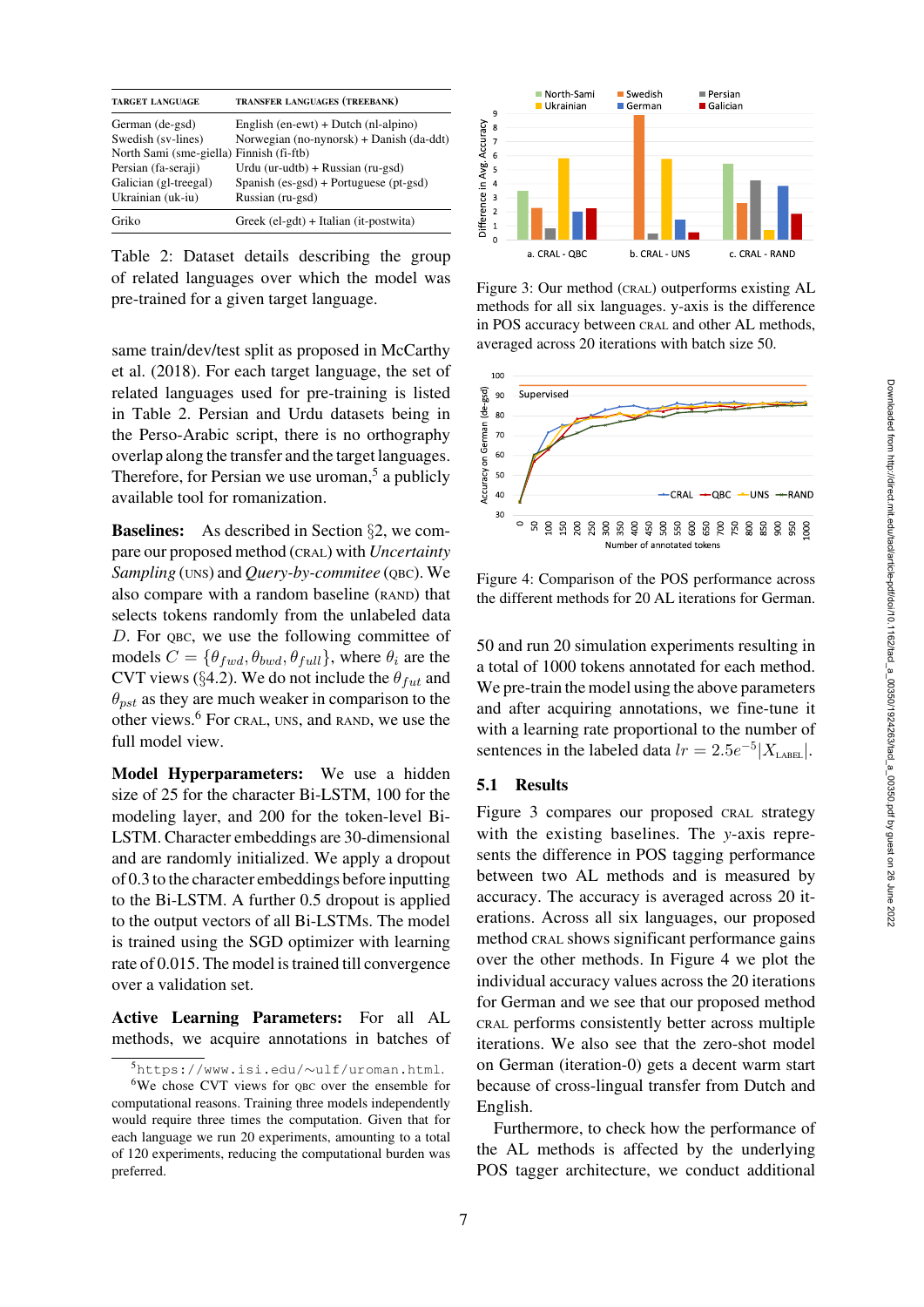

<span id="page-7-2"></span>Figure 5: Comparing the difference in POS performance across the AL methods with BRNN/MLP architecture, averaged across 20 iterations.

| <b>TARGET LANGUAGE</b> | <b>UNS</b> | ОВС      | <b>CRAL</b> |
|------------------------|------------|----------|-------------|
| German                 | 74 %       | 76 %     | 82%         |
| Swedish                | 56 %       | 54 %     | 62%         |
| North-Sami             | $10 \%$    | $12. \%$ | 14 $%$      |
| Persian                | 50 $%$     | $46 \%$  | 46%         |
| Galician               | 40%        | $42\%$   | 44 %        |
| Ukrainian              | 38 %       | $48\%$   | $48\%$      |

<span id="page-7-1"></span>Table 3: Percentage of syncretic word types in the first iteration of active learning (consisting of 50 types).

experiments with a different architecture. We replace the CRF layer with a linear layer and use token level softmax to predict the tags, keeping the encoder as before. We present the results for four (North Sami, Swedish, German, Galician) of the six languages in [Figure 5.](#page-7-2) Our proposed method CRAL still always outperforms QBC. We observe that only for North Sami does UNS outperform CRAL, which is similar to the results obtained from BRNN/CRF architecture, where the CRAL performs at par with UNS.

### <span id="page-7-0"></span>5.2 Analysis

In the previous section, we compared the different AL methods by measuring the average POS accuracy. In this section, we perform intrinsic evaluation to compare the quality of the selected data on two aspects:

How similar are the selected and the true data distributions? To measure this similarity, we compare the output tag distribution for each word type in the selected data with the tag distribution in the gold data. This evaluation is necessary because there are a significant number of syncretic word types in the selected data as seen in [Table 3.](#page-7-1) To recap, *syncretic* word types are word

| <b>TARGET LANGUAGE</b> | <b>CRAL</b> | <b>UNS</b> | ОВС    |
|------------------------|-------------|------------|--------|
| German                 | 0.0465      | 0.0801     | 0.0849 |
| Swedish                | 0.0811      | 0.1196     | 0.1013 |
| North Sami             | 0.0270      | 0.0328     | 0.0346 |
| Persian                | 0.0384      | 0.0583     | 0.0444 |
| Galician               | 0.0722      | 0.0953     | 0.0674 |
| Ukrainian              | 0.0770      | 0.1067     | 0.0665 |

<span id="page-7-3"></span>Table 4: Wasserstein distance between the output tag distributions of the selected data and the gold data, lower the better. The above results are after 200 annotated tokens, i.e., four AL iterations.

types that can have multiple POS tags based on context. We compute the Wasserstein distance (a metric to compute distance between two probability distributions) between the annotated tag distribution and the true tag distribution for each word type z.

$$
WD(z) = \sum_{j \in \mathcal{J}_z} p_j^{\text{AL}}(z) - p_j^*(z)
$$

where  $\mathcal{J}_z$  is the set of output tags for a word type z in the selected active learning data.  $p_j^{\text{AL}}(z)$ denotes the proportion of tokens annotated with tag j in the selected data and  $p_j^*$  is the proportion of tokens having tag  $j$  in the entire gold data. Lower Wasserstein distance suggests high similarity between the selected tag distribution and output tag distribution. Given that each iteration selects unique tokens, this distance can be computed after each of  $n$  iterations. [Table 4](#page-7-3) shows that our proposed strategy CRAL selects data that closely matches the gold data distribution for four out of the six languages.

How effective is the AL method in reducing confusion across iterations? Across iterations, as more data is acquired we expect the incorrect predictions from the previous iterations to be rectified in the subsequent iterations, ideally without damaging the accuracy of existing predictions. However, as seen in [Table 3,](#page-7-1) the AL methods have a tendency to select syncretic word types, which suggests that across multiple iterations the same word types could get selected albeit under a different context. This could lead to more confusion, thereby damaging the existing accuracy if the selected type is not a good representative of its annotated tag. Therefore, we calculate the number of existing correct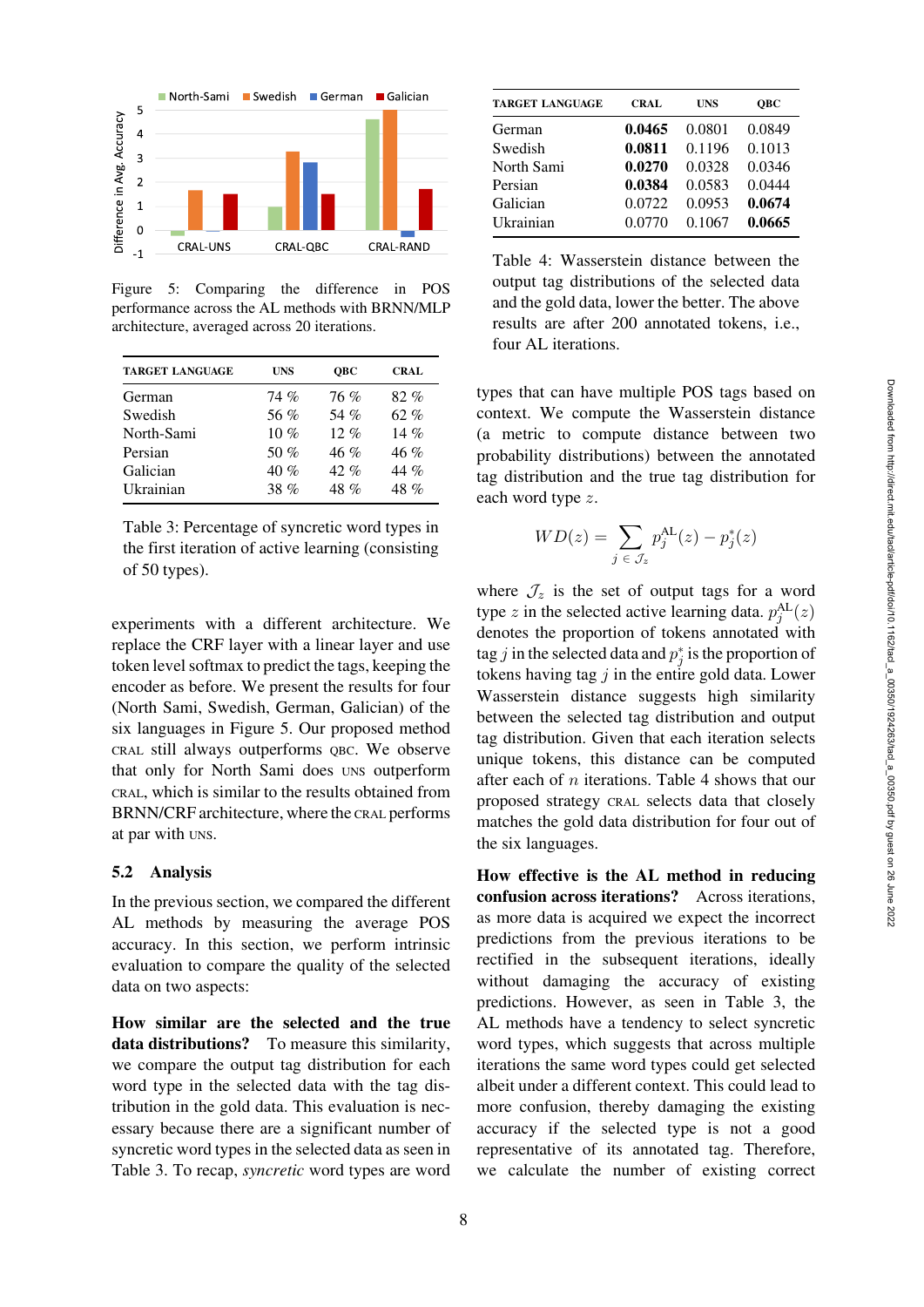

<span id="page-8-0"></span>Figure 6: Confusion score measures the percentage of correct predictions in the first iteration which were incorrectly predicted in the second iterations. Lower values suggest that the selected annotations in the subsequent iterations cause less damage on the model trained on the existing annotations.

predictions that were incorrectly predicted in the subsequent iteration, and present the results in [Figure 6.](#page-8-0) A lower value suggests that the AL method was effective in improving overall accuracy without damaging the accuracy from existing annotations, and thereby was successful in reducing confusion. From [Figure 6,](#page-8-0) the proposed strategy CRAL is clearly more effective than the others in most cases in reducing confusion across iterations.

# 5.3 Oracle Results

In order to check how close to optimal our proposed method CRAL is, we conduct ''oracle'' comparisons, where we have access to the gold labels during data selection. The oracle versions of existing methods UNS-ORACLE and QBC-ORACLE have already been described in Section §[2.](#page-1-1) For our proposed method CRAL, we construct the oracle version as follows:

CRAL-ORACLE: Select the types having the highest incorrect predictions. Within each type, select that output tag that is most incorrectly predicted. This gives the most confusing output tag for a given word type. From the tokens having the most confusing output tag, select the token representative by taking the centroid of their respective contextualized representations, similar to the procedure described in Section § [3.](#page-3-3)

[Figure 7](#page-8-1) compares the performance gain of the POS model trained using CRAL-ORACLE over UNS-ORACLE and QBC-ORACLE [\(Figure 7.a, 7.b\)](#page-8-1). Even under the ''oracle'' setting, our proposed method performs consistently better across all languages (except Ukrainian), unlike the existing methods, as seen in [Figure 2.](#page-3-0) CRAL closely matches the performance of its corresponding ''oracle'' CRAL-ORACLE [\(Figure 7.c\)](#page-8-1) which suggests that the



<span id="page-8-1"></span>Figure 7: In the *oracle* setting, our method (CRAL-ORACLE) outperforms UNS-ORACLE and QBC-ORACLE in most cases, while the non-oracle CRAL matches the performance of its oracle counterpart. The *y*-axis measures the difference in average accuracy across 20 iterations between the methods being compared.

proposed method is close to an optimal AL method. However, we note that CRAL-ORACLE is not a ''true'' upper bound as for Ukrainian it does not outperform CRAL. We find that for Ukrainian, up to 250 tokens, the oracle method outperforms the non-oracle method after which it underperforms. We hypothesize that this inconsistency is due to noisy annotations in Ukrainian. On analysis we found that the oracle method predicts numerals as NUM but in the gold data some of them are annotated as ADJ. We also find several tokens to have punctuations and numbers mixed with the letters.[7](#page-8-2)

In order to verify whether CRAL is accurately selecting data at near-oracle levels, we analyze the intermediate steps leading to the data selection. For each selected word type  $z \in X_{\text{LABEL}}$ , we analyze how well our proposed method of weighting encoder representations with the model confidence of the most confused tag and taking the centroid actually succeeds at ''representative'' token selection. If this is indeed the case, tokens in the vicinity of the centroid should also have the same ''most confused tag'' as their predicted label and thereby be mis-classfied instances. To verify this hypothesis we compare how many of the 100 tokens closest to the centroid (in the representation space)  $(X_{NN}(z))$  are truly misclassified. This score is given by  $p(z)$  for each selected word-type z:

$$
X_{NN}(z) = \mathbf{b} \cdot \underset{x_{i,t} = z \in D}{\arg \min} |\mathbf{c}_{i,t} - \mathbf{c}_z|
$$

$$
p(z) = \frac{|\hat{y}_{i,t} \neq y_{i,t}^*|}{|X - y_{i,t}|}
$$

<span id="page-8-2"></span>[/index.html](https://universaldependencies.org/treebanks/uk_iu/index.html).

 $|X_{\text{NN}}(z)|$ <sup>7</sup>This is also noted in the UD page:  $https://$ [universaldependencies.org/treebanks/uk](https://universaldependencies.org/treebanks/uk_iu/index.html) iu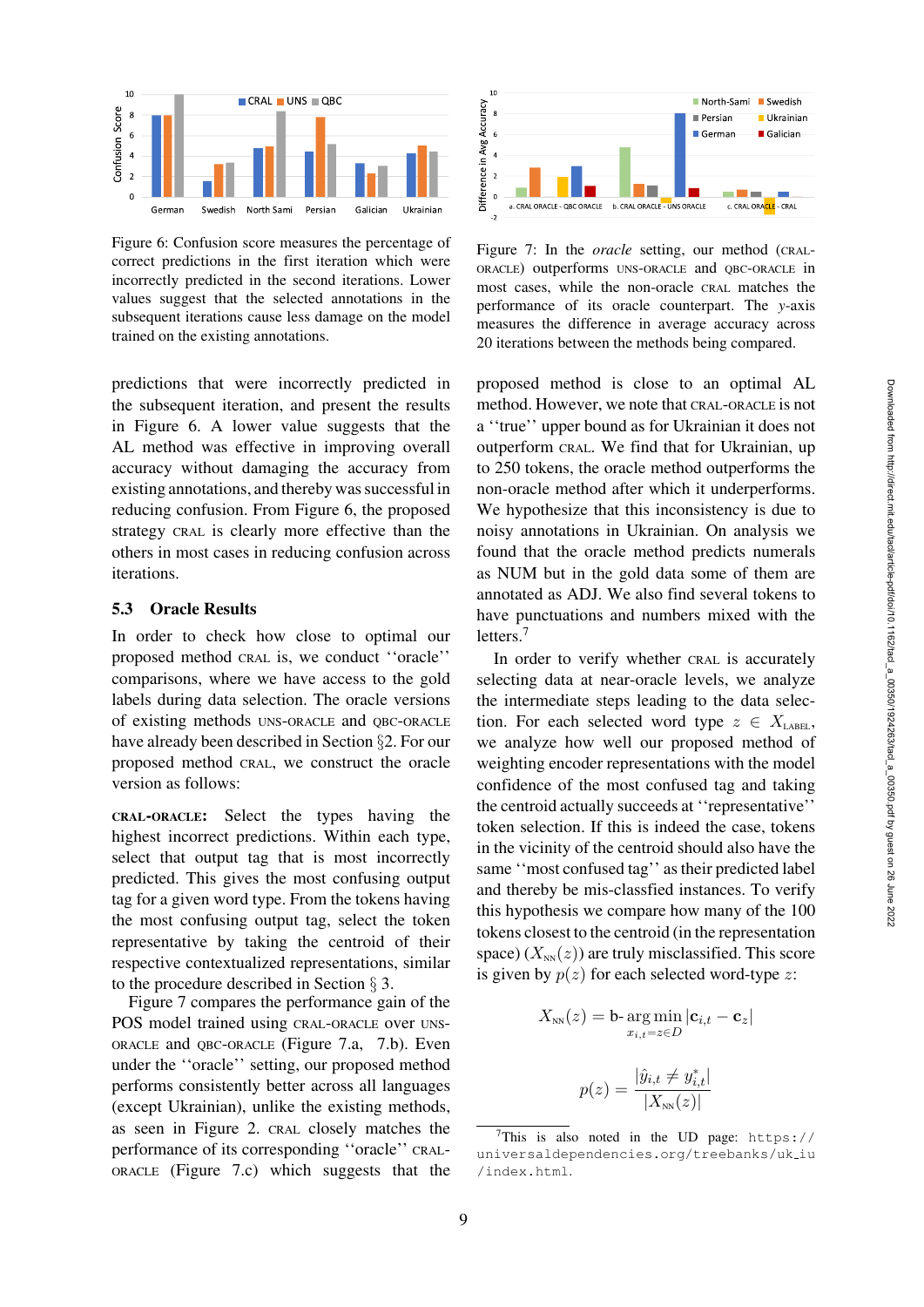

<span id="page-9-1"></span>Figure 8: We report the mean and median of **p** over all the 50 token-tag pairs selected by the first AL iteration of CRAL. We see that across all languages majority of the token-tag pairs satisfy the criteria of using weighted representations with centroid for token selection.

where  $b = 100$ .  $c_z$  is the contextualized representation of the representative instance for the word-type z, namely, the centroid and  $c_{i,t}$  is the contextualized representation of  $z$ 's token instance  $x_{i,t}$ .  $y_{i,t}^*$  and  $\hat{y}_{i,t}$  are the true and predicted labels of  $x_{i,t}$ . We report the average and median of **p** across all the selected tokens of the first AL iteration in [Figure 8.](#page-9-1) We see that for all languages the median is high (i.e.,  $> 0.8$ ) which suggests that the majority of the token-tag pairs satisfy this criteria, thus supporting the step of weighting the token representations and choosing the centroid for annotation.

We also compare the percent of token-tag overlap between the data selected from CRAL with its oracle counterpart: CRAL-ORACLE. For the first AL iteration, the proposed method CRAL has more than 50% overlap with the oracle method for all languages, providing some evidence as to why CRAL is matching the oracle performance.

#### <span id="page-9-0"></span>5.4 Effect of Cross-View Training

As mentioned in Section § [4.2,](#page-5-1) we use CVT to not only improve our model overall but also to have a well-calibrated model that can be important for active learning. A model is well-calibrated when a model's predicted probabilities over the outcomes reflects the true probabilities over these outcomes [\(Nixon et al.](#page-14-9), [2019\)](#page-14-9). We use Static Calibration Error (SCE), a metric proposed by [Nixon et al.](#page-14-9) [\(2019\)](#page-14-9) to measure the model calibration. SCE bins the model predictions separately for each output tag probability and computes the calibration error within each bin which is averaged across all the bins to produce a single score. For each output tag, bins are created by sorting the predictions based on the output class probability. Hence, the first 10%

| <b>EXPERIMENT SETTING</b>         | CVT. | SCE.   | <b>ACCURACY</b> |
|-----------------------------------|------|--------|-----------------|
|                                   |      | 0.0190 | 95.53           |
| $EN + NO \rightarrow EN$          |      | 0.0174 | 95.58           |
| $EN + NO + DE-200 \rightarrow DE$ |      | 0.1658 | 69.90           |
|                                   |      | 0.1391 | 74.61           |

<span id="page-9-2"></span>Table 5: Evaluating the effect of CVT across two experimental settings. EN: English, NO: Norwegian, DE-200: 200 German annotations. Left of  $\dddot{\varphi}$  are the pre-training languages and the right of " $\rightarrow$ " is the language on which this model is evaluated. Accuracy measures the POS model performance (higher is better) and SCE measures the model calibration (lower is better).

are placed in bin 1, the next 10% in bin 2, and so on. We conduct two ablation experiments to measure the effect of CVT. First, we train a joint POS model on English and Norwegian datasets using all available training data, and evaluate on the English test set. Second, we use this pretrained model and fine-tune on 200 randomly sampled German data and evaluate on German test data. We train models with and without CVT, denoted by +/- in [Table 5.](#page-9-2) We find that with CVT results both in higher accuracy as well as lower calibration error (SCE). This effect of CVT is much more pronounced in the second experiment, which presents a low-resource scenario and is common in an AL framework.

#### 6 Human Annotation Experiment

In this section, we apply our proposed approach on Griko, an endangered language spoken by around 20,000 people in southern Italy, in the Grecia Salentina area southeast of Lecce. The only available online Griko corpus, referred to as UoI (Lekakou et al.,  $2013$ ), $8$  consists of 330 utterances by nine native speakers having POS annotations. Additionally, [Anastasopoulos et al.](#page-12-0) [\(2018\)](#page-12-0) collected, processed, and released 114 stories, of which only the first 10 stories were annotated by experts and have gold-standard annotations. We conduct human annotation experiments on the remaining unannotated stories in order to compare the different active learning methods.

Setup: We use Modern Greek and Italian as the two related languages to train our initial

<span id="page-9-3"></span><sup>8</sup><http://griko.project.uoi.gr>.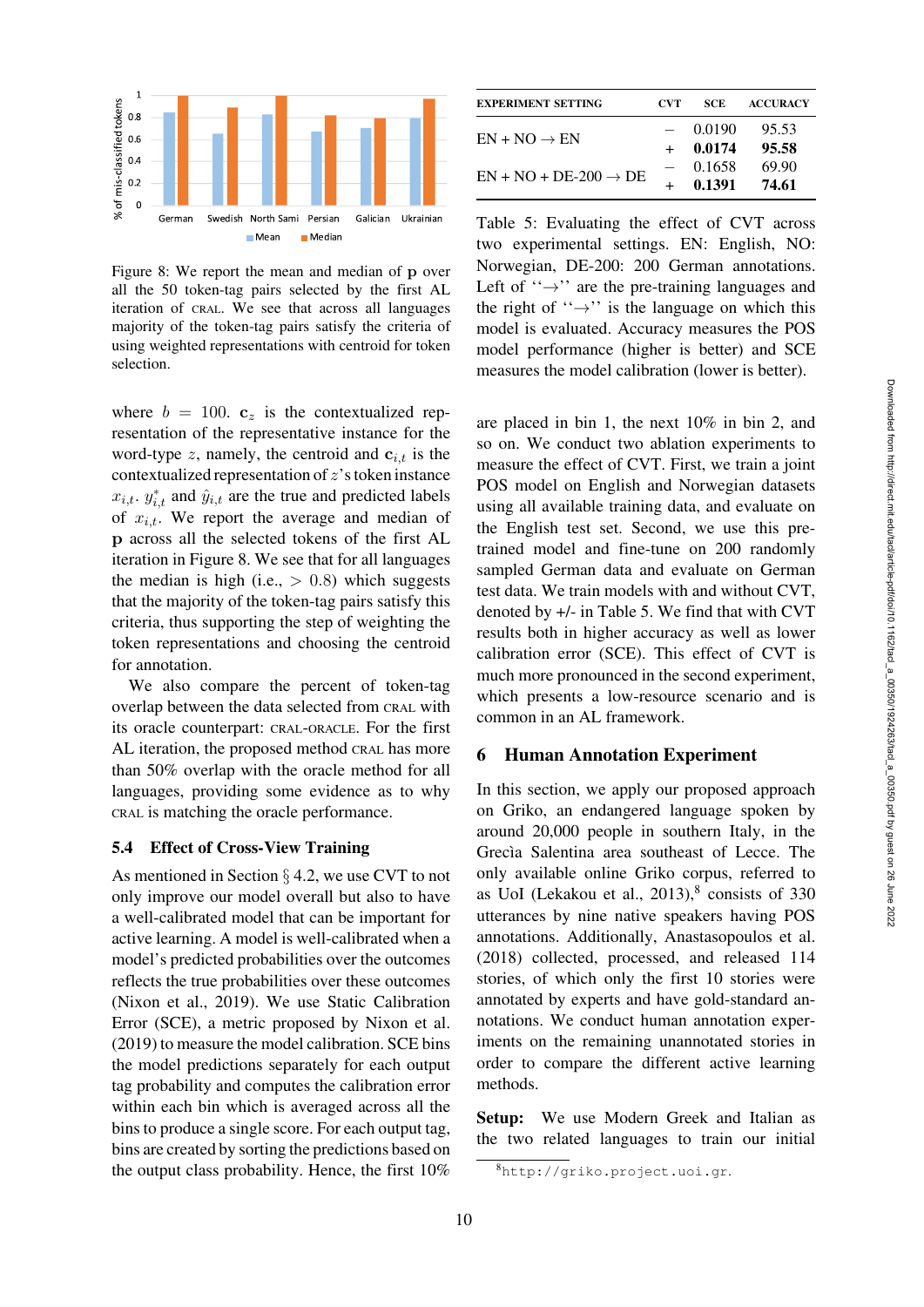|                        | AL          | <b>ITERATION-0</b> | <b>ITERATION-1</b> | <b>ITERATION-2</b> | <b>ITERATION-3</b> | IA Agr. | WD    |
|------------------------|-------------|--------------------|--------------------|--------------------|--------------------|---------|-------|
| Linguist-1             | <b>CRAL</b> | 52.93              | 63.42(10)          | 69.07 $(10)$       | 65.16(16)          | 0.58    | 0.281 |
|                        | OBC         | 52.93              | 55.82(15)          | 62.03(17)          | 66.51(15)          | 0.68    | 0.243 |
|                        | <b>UNS</b>  | 52.93              | 56.14(15)          | 57.04(15)          | 65.73(11)          | 0.58    | 0.379 |
| $Linguist-2$           | <b>CRAL</b> | 52.93              | 61.24(15)          | 67.24(20)          | 67.05(18)          | 0.70    | 0.346 |
|                        | OBC         | 52.93              | 56.52(20)          | 65.96(20)          | 66.71(17)          | 0.72    | 0.245 |
|                        | <b>UNS</b>  | 52.93              | 55.45 (17)         | 58.80 (17)         | 65.73(20)          | 0.70    | 0.363 |
| Linguist-3<br>(Expert) | CRAL        | 52.93              | 65.63              | 69.17              | 68.09              |         | 0.159 |
|                        | <b>OBC</b>  | 52.93              | 60.50              | 65.69              | 56.20              |         | 0.170 |
|                        | <b>UNS</b>  | 52.93              | 58.51              | 64.26              | 65.93              |         | 0.125 |

<span id="page-10-1"></span>Table 6: Griko test set POS accuracy after each AL annotation iteration. Each iteration consists of 50 token-level annotations. The number in parentheses is the time in minutes required for annotation. The IA AGR. column reports the inter-annotator agreement against the expert linguist for the first iteration. WD is the Wasserstein distance between the selected tokens and the test distribution.

POS model.<sup>9</sup> To further improve the model, we fine-tune on the UoI corpus, which consists of 360 labeled sentences. We evaluate the AL performance on the 10 gold-labelled stories from [Anastasopoulos et al.](#page-12-0) [\(2018](#page-12-0)), of which the first two stories, comprising 143 labeled sentences, are used as the validation set and the remaining 800 labeled sentences form the test set. We use the unannotated stories as our unlabeled pool. We compare CRAL with UNS and QBC, conducting three AL iterations for each method, where each iteration selects roughly 50 tokens for annotation. The annotations are provided by two linguists familiar with modern Greek and somewhat familiar with Griko. To familiarize the linguists with the annotation interface, a practice session was conducted in modern Greek. In the interface, tokens that need to be annotated are highlighted and presented with their surrounding context. The linguist then simply selects the appropriate POS tag for each highlighted token. Because we do not have gold annotations for these experiments, we also obtained annotations from a third linguist who is more familiar with Griko grammar.

Results: [Table 6](#page-10-1) presents the results on three iterations for each AL method, with our proposed method CRAL outperforming the other methods in most cases. We note that we found several frequent tokens (i.e., 863/13,740 tokens) in the supposedly gold-standard Griko test data to be inconsistently annotated. Specifically, the original annotations did not distinguish between coordinating (CCONJ) and subordinating conjunctions (SCONJ), unlike the UD schema. As a result, when converting the test data to the UD schema all conjunctions were tagged as subordinating ones. Our annotation tool, however, allowed for either CCONJ or SCONJ as tags and the annotators did make use of them. With the help of a senior Griko linguist (Linguist-3), we identified a few types of conjunctions that are always coordinating: variations of ''and'' (ce and  $c'$ ), and of "or" (e or i). We fixed these annotations and used them in our experiments.

For Linguist-1, we observe a decrease in performance in Iteration-3. One possible reason for this decrease is attributed to Linguist-1's poor annotation quality, which is also reflected in their low inter-annotator agreement scores. We observe a slight decrease for other linguists, which we hypothesize is due to domain mismatch between the annotated data and the test data. In fact, the test set stories and the unlabeled ones originate from different time periods spanning a century, which can lead to slight differences in orthography and usage. For instance, after three AL iterations, the token ''i'' had been annotated as CONJ twice and DET once, whereas in the test data all instances of ''i'' are annotated as DET. Similar to the simulation experiments, we compute the confusion score for all linguists in [Figure 9.](#page-11-0) We find that, unlike in the simulation experiments, a model trained with UNS causes less damage on the existing annotations as compared to CRAL. However, we note that the model performance from the UNS annotations is much lower than CRAL to begin with.

<span id="page-10-0"></span><sup>&</sup>lt;sup>9</sup>With Italian being the dominant language in the region, code switching phenomena appear in the Griko corpora.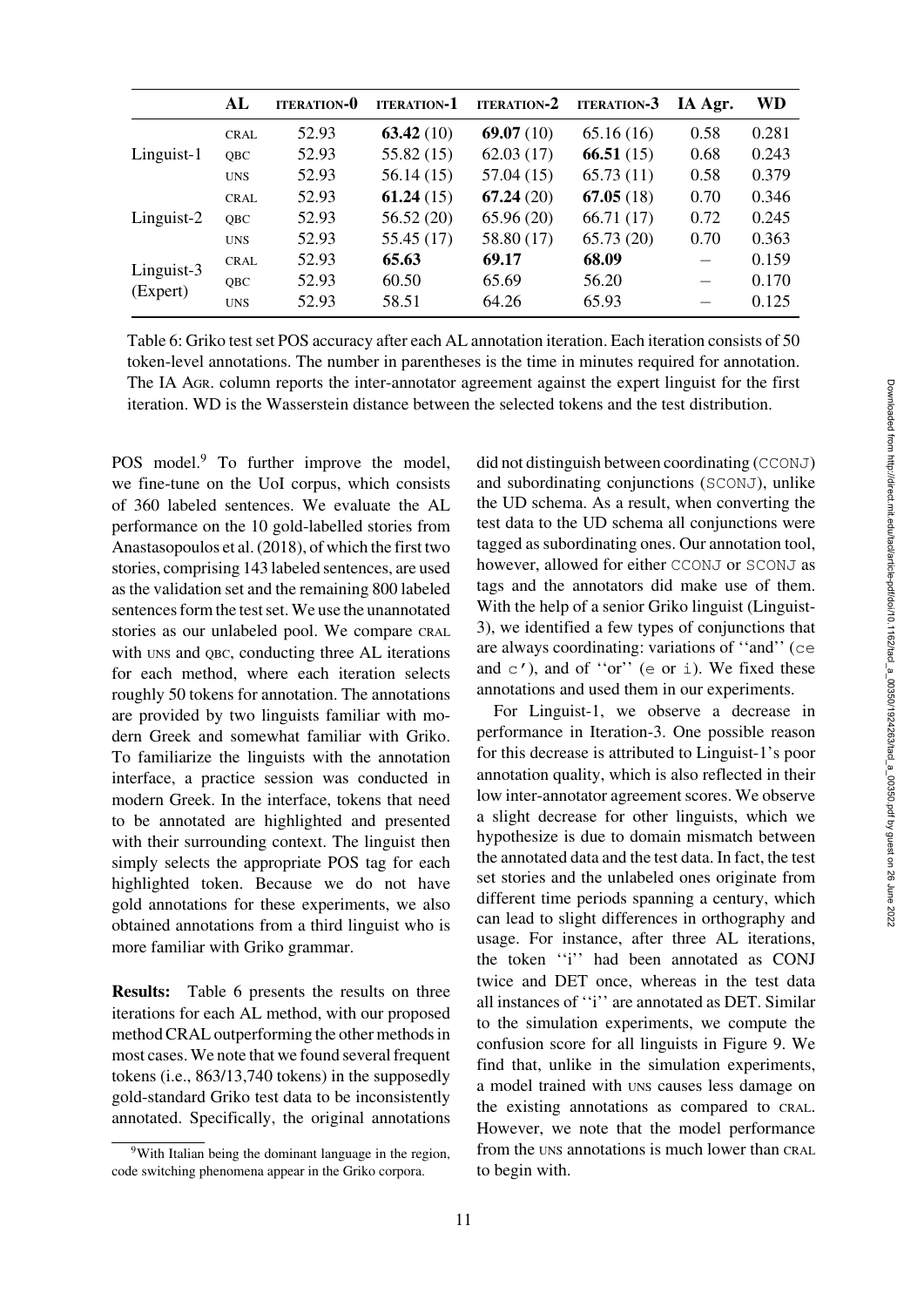

<span id="page-11-0"></span>Figure 9: Confusion scores for the three Griko linguists. Lower values suggest that the selected annotations in the subsequent iterations cause less damage on the model trained on existing annotation.

We also compute the inter-annotator agreement at Iteration-1 with the expert (Linguist-3) [\(Table 6\)](#page-10-1). We find that the agreement scores are lower than one would expect (c.f. the annotation test run on modern Greek, for which we have gold annotations, yielded much higher interannotator agreement scores over 90%). The justification probably lies with our annotators having limited knowledge of Griko grammar, while our AL methods require annotations for ambiguous and ''hard'' tokens. However, this is a common scenario in language documentation where often linguists are required to annotate in a language they are not very familiar with, which makes this task even more challenging. We also recorded the annotation time needed by each linguist for each iteration in [Table 6.](#page-10-1) Compared with the UNS method, the linguists annotated (avg.) 2.5 minutes faster using our proposed method which suggests that UNS tends to select harder data instances for annotation.

Similar to the simulation experiments, we report the Wasserstein distance (WD) for all linguists in Table 6. However, unlike in the simulation setting where the WD was computed with the gold training data, for the human experiments we do not have access to the gold annotations and therefore computed WD with the gold test data which however, is from a slightly different domain, which affects the results somewhat. We observe that QBC has lower WD scores for Linguist-1 and Linguist-2 and UNS for Linguist-3. On further analysis, we find that even though QBC has lower WD, it also has the least coverage of the test data—that is, it has the fewest number of annotated tokens which are present in the test data, as shown in [Table 7.](#page-11-1) We would like to note that a lower WD score does not necessarily translate to

|            | <b>CRAL</b> | UNS | <b>OBC</b> |
|------------|-------------|-----|------------|
| Linguist-1 | 90          | 95  | 72         |
| Linguist-2 | 84          | 88  | 72         |
| Linguist-3 | 74          | 90  | 61         |

<span id="page-11-1"></span>Table 7: Each cell denotes the number of annotated tokens that are also present in the test data.

better tagging accuracy because the WD metric is only informing us how good an AL strategy is in selecting data that matches closely the gold output tag distribution for that selected data.

### 7 Related Work

Active Learning for POS Tagging: AL has been widely [used for POS tagging.](#page-13-10) Garrette and Baldridge [\(2013\)](#page-13-10) use a graph-based label propagation to generalize initial POS annotations to the unlabeled corpus. Further, they find that under a constrained time setting, typelevel annotations prove to be more useful than token-lev[el annotations. In line with this,](#page-13-2) Fang and Cohn [\(2017](#page-13-2)) also select informative word types based on uncertainty sampling for lowresource POS tagging. They also construct a tag dictionary from these type-level annotations and then propagate the labels across the entire unlabeled corpus. However, in our initial analysis on uncertainty sampling, we found that adding label-propagation harmed the accuracy in certain languages because of prevalent syncretism. [Ringger et al.](#page-14-10) [\(2007\)](#page-14-10) present different variations of uncertainty-sampling and QBC methods for POS tagging. Similar to [Fang and Cohn](#page-13-2) [\(2017](#page-13-2)), they find uncertainty sampling with frequency bias to be the best strategy. [Settles and Craven](#page-14-2) [\(2008\)](#page-14-2) present a nice survey on the different active learning strategies for sequence labeling tasks, and Marcheggiani and Artières [\(2014](#page-14-3)) discuss the strategies for acquiring partially labeled data. [Sener and Savarese](#page-14-4) [\(2018\)](#page-14-4) propose a *core-set* selection strategy aimed at finding the subset that is competitive across the unlabeled dataset. This work is most similar to ours with respect to using geometric center points as being the most representative. However, to the best of our knowledge, none of the existing works are targeted at reducing confusion within the output classes.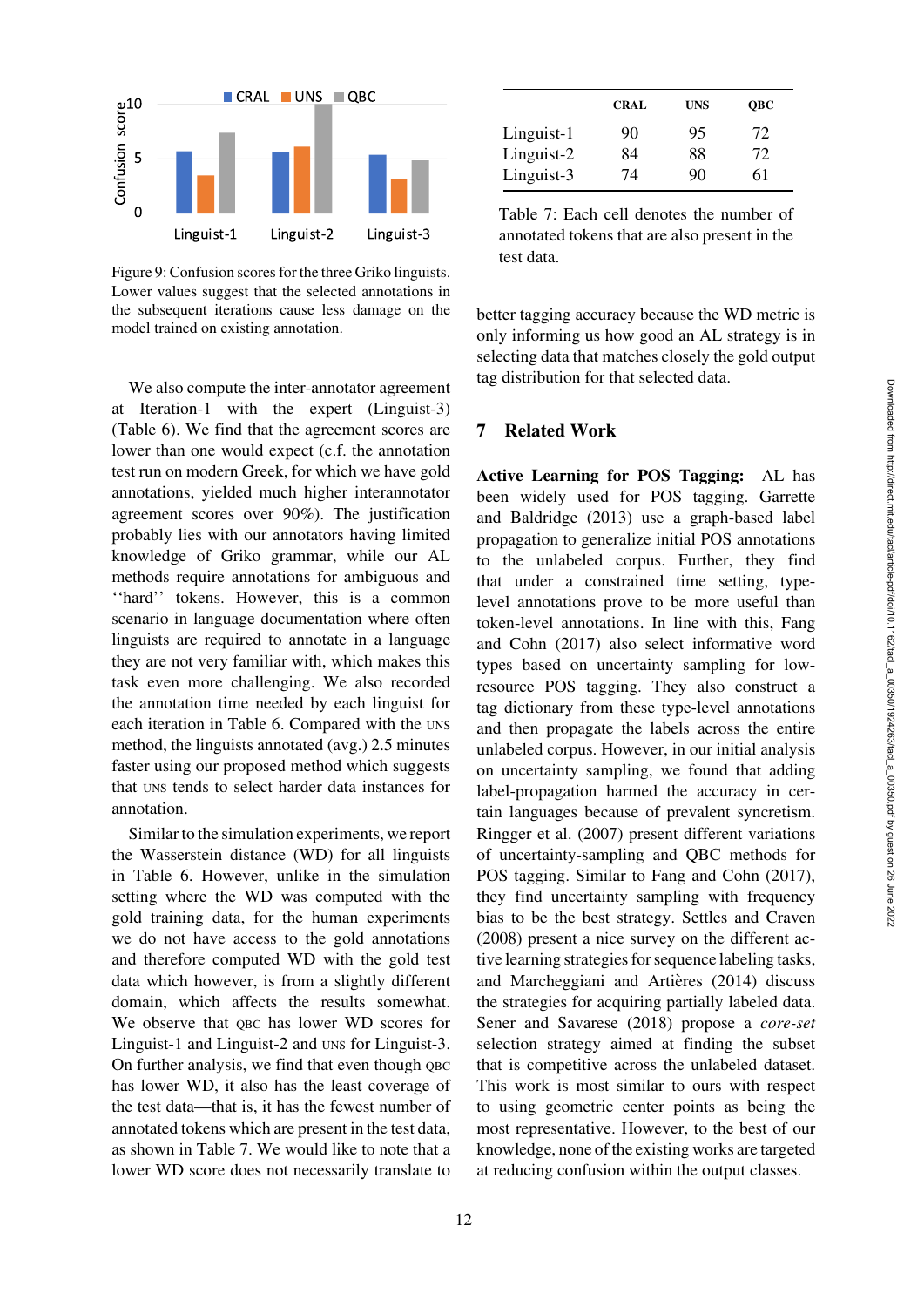Low-resource POS Tagging: Several crosslingual transfer techniques have been used for improving l[ow-resource POS tagging.](#page-13-3) Cotterell and Heigold [\(2017](#page-13-3)) and [Malaviya et al.](#page-14-11) [\(2018\)](#page-14-11) train a joint neural model on related highresource languages and find it be very effective on low-resource languages. The main advantage of these methods is that they do not require any parallel text or dictionaries. [Das and Petrov](#page-13-11)  $(2011)$ , Täckström et al.  $(2013)$  $(2013)$ , [Yarowsky et al.](#page-15-7) [\(2001\)](#page-15-7), and [Nicolai and Yarowsky](#page-14-12) [\(2019](#page-14-12)) use annotation projection methods to project POS annotations from one language to another. However, annotation projection methods use parallel text, which often might not be of good quality for low-resource languages.

# 8 Conclusion

We have presented a novel active learning method for low-resource POS tagging that works by reducing confusion between output tags. Using simulation experiments across six typologically diverse languages, we show that our confusionreducing strategy achieves higher accuracy than existing methods. Further, we test our approach under a true setting of active learning where we ask linguists to document POS information for an endangered language, Griko. Despite being unfamiliar with the language, our proposed method achieves performance gains over the other methods in most iterations. For our next steps, we plan to explore the possibility of adapting our proposed method for *complete* morphological analysis, which poses an even harder challenge for AL data selection due to the complexity of the task.

### Acknowledgments

The authors are grateful to the anonymous reviewers and the Action Editor who took the time to provide many interesting comments that made the paper significantly better, and to Eleni Antonakaki and Irini Amanaki, for participating in the human annotation experiments. This work is sponsored by the Dr. Robert Sansom Fellowship, the Waibel Presidential Fellowship, and the National Science Foundation under grant 1761548.

# **References**

- <span id="page-12-0"></span>Antonios Anastasopoulos, Marika Lekakou, Josep Quer, Eleni Zimianiti, Justin DeBenedetto, and David Chiang. 2018. Part-of-speech tagging on an endangered language: A parallel grikoitalian resource. In *Proceedings of the 27th International Conference on Computational Linguistics*, pages 2529–2539, Santa Fe, New Mexico, USA. Association for Computational Linguistics.
- Ankita and K. A. Abdul Nazeer. 2018. Part-of-Speech Tagging and Named Entity Recognition using Improved Hidden Markov Model and Bloom Filter. In *2018 International Conference on Computing, Power and Communication Technologies (GUCON)*, pages 1072–1077. IEEE.
- <span id="page-12-4"></span>Kedar Bellare and Andrew McCallum. 2007. Learning extractors from unlabeled text using relevant databases. In *Sixth International Workshop on Information Integration on the Web*.
- <span id="page-12-1"></span>Bernd Bohnet, Ryan McDonald, Goncalo Simões, Daniel Andor, Emily Pitler, and Joshua Maynez. 2018. Morphosyntactic Tagging with a meta-BiLSTM Model over Context Sensitive Token Encodings. In *Proceedings of the 56th Annual Meeting of the Association for Computational Linguistics (Volume 1: Long Papers)*, pages 2642–2652, Melbourne, Australia. Association for Computational Linguistics, DOI: [https://www.aclweb.org](https://www.aclweb.org/anthology/P18-1246) [/anthology/P18-1246](https://www.aclweb.org/anthology/P18-1246)
- <span id="page-12-3"></span>Aditi Chaudhary, Jiateng Xie, Zaid Sheikh, Graham Neubig, and Jaime Carbonell. 2019. A Little Annotation does a Lot of Good: A Study in Bootstrapping Low-resource Named Entity Recognizers. In *Proceedings of the 2019 Conference on Empirical Methods in Natural Language Processing and the 9th International Joint Conference on Natural Language Processing (EMNLP-IJCNLP)*, pages 5164–5174, Hong Kong, China. Association for Computational Linguistics. DOI: [https://doi.org/10.18653/v1/D19](https://doi.org/10.18653/v1/D19-1520)  $-1520$
- <span id="page-12-2"></span>Kevin Clark, Minh-Thang Luong, Christopher D. Manning, and Quoc Le. 2018. Semi-Supervised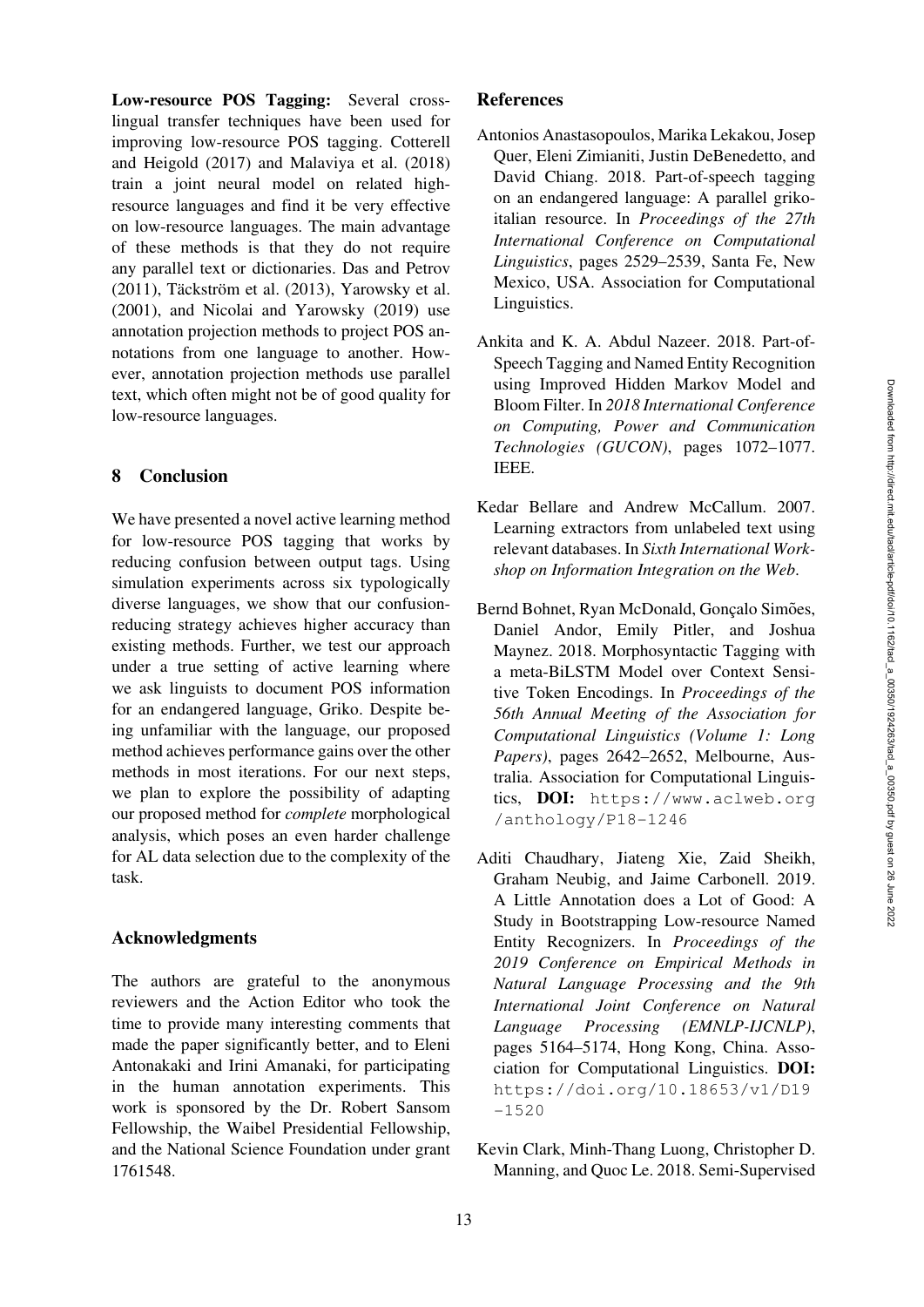Sequence Modeling with Cross-View Training. In *Proceedings of the 2018 Conference on Empirical Methods in Natural Language Processing (EMNLP)*, pages 1914–1925, Brussels, Belgium. Association for Computational Linguistics.

- <span id="page-13-3"></span>Ryan Cotterell and Georg Heigold. 2017. Cross-Lingual Character-Level Neural Morphological Tagging. In *Proceedings of the 2017 Conference on Empirical Methods in Natural Language Processing (EMNLP)*, pages 748–759, Copenhagen, Denmark. Association for Computational Linguistics. DOI: [https://doi.org/10.18653/v1/D17](https://doi.org/10.18653/v1/D17-1078) [-1078](https://doi.org/10.18653/v1/D17-1078)
- <span id="page-13-11"></span>Dipanjan Das and Slav Petrov. 2011. Unsupervised Part-of-Speech Tagging with Bilingual Graph-Based Projections. In *Proceedings of the 49th Annual Meeting of the Association for Computational Linguistics: Human Language Technologies*, pages 600–609, Portland, Oregon, USA. Association for Computational Linguistics.
- <span id="page-13-6"></span>Jacob Devlin, Ming-Wei Chang, Kenton Lee, and Kristina Toutanova. 2019. BERT: Pretraining of Deep Bidirectional Transformers for Language Understanding. In *Proceedings of the 2019 Conference of the North American Chapter of the Association for Computational Linguistics: Human Language Technologies, Volume 1 (Long and Short Papers)*, pages 4171–4186, Minneapolis, Minnesota. Association for Computational Linguistics.
- <span id="page-13-2"></span>Meng Fang and Trevor Cohn. 2017. Model Transfer for Tagging Low-Resource Languages using a Bilingual Dictionary. In *Proceedings of the 55th Annual Meeting of the Association for Computational Linguistics (Volume 2: Short Papers)*, pages 587–593, Vancouver, Canada. Association for Computational Linguistics. DOI: [https://doi](https://doi.org/10.18653/v1/P17-2093) [.org/10.18653/v1/P17-2093](https://doi.org/10.18653/v1/P17-2093)
- <span id="page-13-10"></span>Dan Garrette and Jason Baldridge. 2013. Learning a Part-of-Speech Tagger from Two Hours of Annotation. In *Proceedings of the 2013 Conference of the North American Chapter of the Association for Computational*

*Linguistics: Human Language Technologies*, pages 138–147, Atlanta, Georgia. Association for Computational Linguistics.

- <span id="page-13-1"></span>Harald Hammarström, Robert Forkel, and Martin Haspelmath. 2018. Glottolog 3.3. Max Planck Institute for the Science of Human History. Jena.
- <span id="page-13-4"></span>Sheng-Jun Huang, Rong Jin, and Zhi-Hua Zhou. 2010. Active Learning by Querying Informative and Representative Examples. In *Advances in Neural Information Processing Systems*, pages 892–900.
- <span id="page-13-0"></span>Zhiheng Huang, Wei Xu, and Kai Yu. 2015. Bidirectional LSTM-CRF models for Sequence Tagging. *arXiv preprint arXiv:1508.01991*.
- <span id="page-13-7"></span>Melvin Johnson, Mike Schuster, Quoc V Le, Maxim Krikun, Yonghui Wu, Zhifeng Chen, Nikhil Thorat, Fernanda Viegas, Martin ´ Wattenberg, and Greg Corrado. 2017. Googles Multilingual Neural Machine Translation System: Enabling Zero-Shot Translation. *Transactions of the Association for Computational Linguistics*, 5:339–351. DOI: [https://](https://doi.org/10.1162/tacl_a_00065) [doi.org/10.1162/tacl](https://doi.org/10.1162/tacl_a_00065) a 00065
- <span id="page-13-8"></span>Christo Kirov, Ryan Cotterell, John Sylak-Glassman, Géraldine Walther, Ekaterina Vylomova, Patrick Xia, Manaal Faruqui, Sebastian J. Mielke, Arya McCarthy, Sandra Kübler, David Yarowsky, Jason Eisner, and Mans Hulden. 2018. UniMorph 2.0: Universal Morphology. In *Proceedings of the 11th Language Resources and Evaluation Conference*, Miyazaki, Japan. European Language Resource Association.
- <span id="page-13-5"></span>Guillaume Lample, Miguel Ballesteros, Sandeep Subramanian, Kazuya Kawakami, and Chris Dyer. 2016. Neural architectures for named entity recognition. In *Proceedings of the 2016 Conference of the North American Chapter of the Association for Computational Linguistics: Human Language Technologies*, pages 260–270, San Diego, CA. Association for Computational Linguistics. DOI: [https://doi.org/10.18653/v1/N16](https://doi.org/10.18653/v1/N16-1030)  $-1030$
- <span id="page-13-9"></span>Marika Lekakou, Valeria Baldissera, and Antonios Anastasopoulos. 2013. Documentation and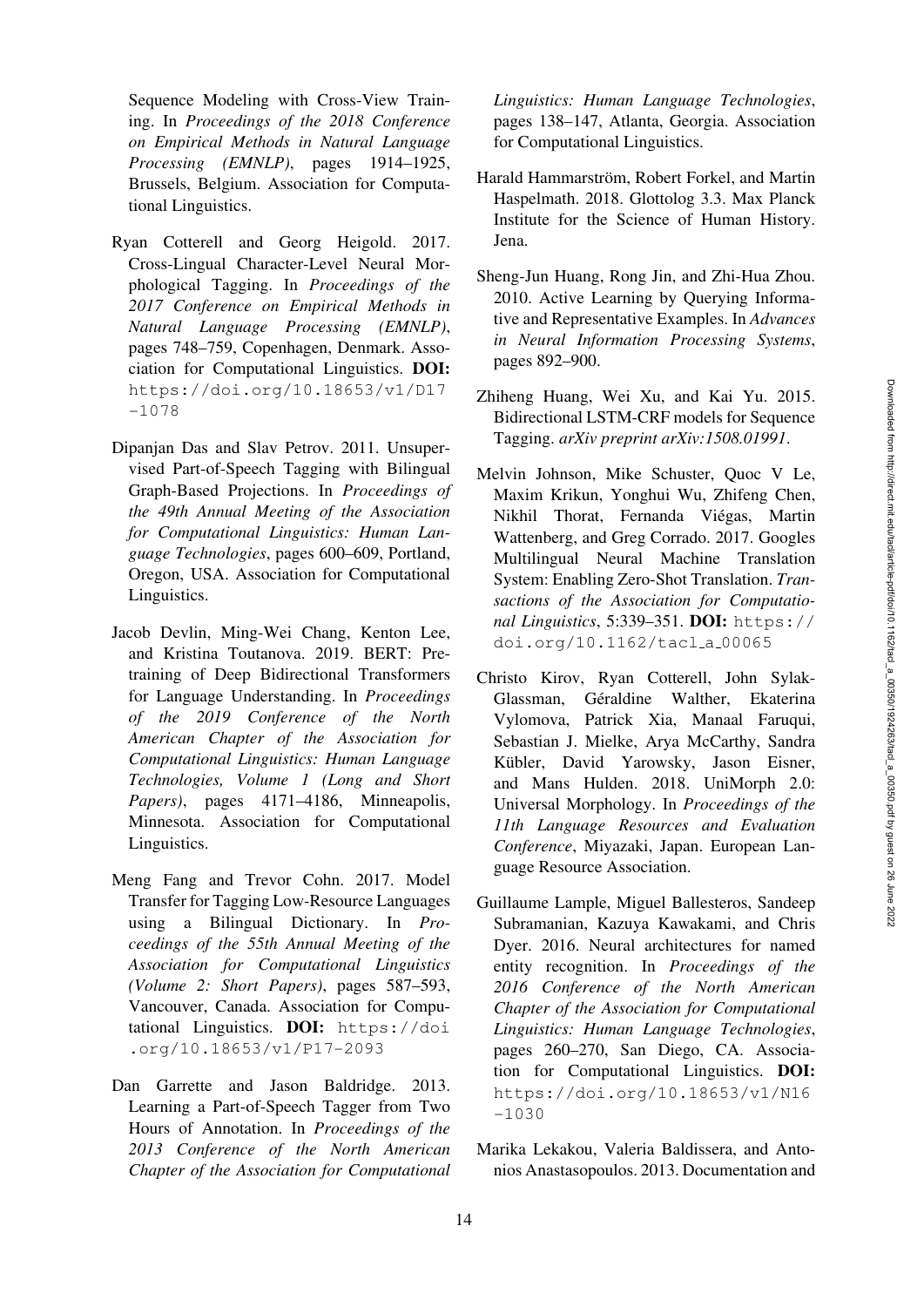analysis of an endangered language: aspects of the grammar of griko.

- <span id="page-14-0"></span>David D. Lewis. 1995. Evaluating and optimizing autonomous text classification systems. In *Proceedings of the 18th Annual International ACM SIGIR Conference on Research and Development in Information Retrieval*, pages 246–254. DOI: [https://doi.org](https://doi.org/10.1145/215206.215366) [/10.1145/215206.215366](https://doi.org/10.1145/215206.215366)
- <span id="page-14-6"></span>Yu-Hsiang Lin, Chian-Yu Chen, Jean Lee, Zirui Li, Yuyan Zhang, Mengzhou Xia, Shruti Rijhwani, Junxian He, Zhisong Zhang, Xuezhe Ma, Antonios Anastasopoulos, Patrick Littell, and Graham Neubig. 2019. Choosing Transfer Languages for Cross-Lingual Learning. In *Proceedings of the 57th Annual Meeting of the Association for Computational Linguistics*, pages 3125–3135, Florence, Italy. Association for Computational Linguistics.
- <span id="page-14-5"></span>Xuezhe Ma and Eduard Hovy. 2016. Endto-end Sequence Labeling via Bi-directional LSTM-CNNs-CRF. In *Proceedings of the 54th Annual Meeting of the Association for Computational Linguistics (Volume 1: Long Papers)*, pages 1064–1074. Association for Computational Linguistics,
- <span id="page-14-11"></span>Chaitanya Malaviya, Matthew R. Gormley, and Graham Neubig. 2018. Neural Factor Graph Models for Cross-Lingual Morphological Tagging. In *Proceedings of the 56th Annual Meeting of the Association for Computational Linguistics (Volume 1: Long Papers)*, pages 2653–2663, Melbourne, Australia. Association for Computational Linguistics. DOI: [https://doi.org/10.18653/v1/P18](https://doi.org/10.18653/v1/P18-1247) [-1247](https://doi.org/10.18653/v1/P18-1247)
- <span id="page-14-3"></span>Diego Marcheggiani and Thierry Artières. 2014. An experimental comparison of active learning strategies for partially labeled sequences. In *Proceedings of the 2014 Conference on Empirical Methods in Natural Language Processing (EMNLP)*, pages 898–906, Doha, Qatar. Association for Computational Linguistics. DOI: [https://doi.org/10](https://doi.org/10.3115/v1/D14-1097) [.3115/v1/D14-1097](https://doi.org/10.3115/v1/D14-1097)
- <span id="page-14-8"></span>Arya D. McCarthy, Miikka Silfverberg, Ryan Cotterell, Mans Hulden, and David Yarowsky. 2018. Marrying Universal Dependencies and

Universal Morphology. In *Proceedings of the Second Workshop on Universal Dependencies (UDW 2018)*, pages 91–101. DOI: [https://doi.org/10.18653/v1/W18](https://doi.org/10.18653/v1/W18-6011) [-6011](https://doi.org/10.18653/v1/W18-6011)

- <span id="page-14-12"></span>Garrett Nicolai and David Yarowsky. 2019. Learning Morphosyntactic Analyzers from the Bible via Iterative Annotation Projection across 26 Languages. In *Proceedings of the 57th Annual Meeting of the Association for Computational Linguistics*, pages 1765–1774, Florence, Italy. Association for Computational Linguistics. DOI: [https://doi.org](https://doi.org/10.18653/v1/P19-1172) [/10.18653/v1/P19-1172](https://doi.org/10.18653/v1/P19-1172)
- <span id="page-14-7"></span>Joakim Nivre, Marie-Catherine De Marneffe, Filip Ginter, Yoav Goldberg, Jan Hajic, Christopher D. Manning, Ryan McDonald, Slav Petrov, Sampo Pyysalo, Natalia Silveira, and Reut Tsarfaty, and Daniel Zeman. 2016. Universal dependencies v1: A multilingual treebank collection. In *Proceedings of the Tenth International Conference on Language Resources and Evaluation (LREC'16)*, pages 1659–1666.
- <span id="page-14-9"></span>Jeremy Nixon, Mike Dusenberry, Linchuan Zhang, Ghassen Jerfel, and Dustin Tran. 2019. Measuring calibration in Deep Learning. *arXiv preprint arXiv:1904.01685*.
- <span id="page-14-10"></span>Eric Ringger, Peter McClanahan, Robbie Haertel, George Busby, Marc Carmen, James Carroll, Kevin Seppi, and Deryle Lonsdale. 2007. Active Learning for part-of-speech Tagging: Accelerating corpus annotation. In *Proceedings of the Linguistic Annotation Workshop*, pages 101–108. DOI: [https://doi.org](https://doi.org/10.3115/1642059.1642075) [/10.3115/1642059.1642075](https://doi.org/10.3115/1642059.1642075)
- <span id="page-14-4"></span>Ozan Sener and Silvio Savarese. 2018. Active Learning for Convolutional Neural Networks: A Core-Set Approach. In *International Conference on Learning Representations*.
- <span id="page-14-1"></span>Burr Settles. 2009, Active Learning literature survey, University of Wisconsin-Madison Department of Computer Sciences.
- <span id="page-14-2"></span>Burr Settles and Mark Craven. 2008. An Analysis of Active Learning Strategies for Sequence Labeling Tasks. In *Proceedings of the 2008 Conference on Empirical Methods in Natural*